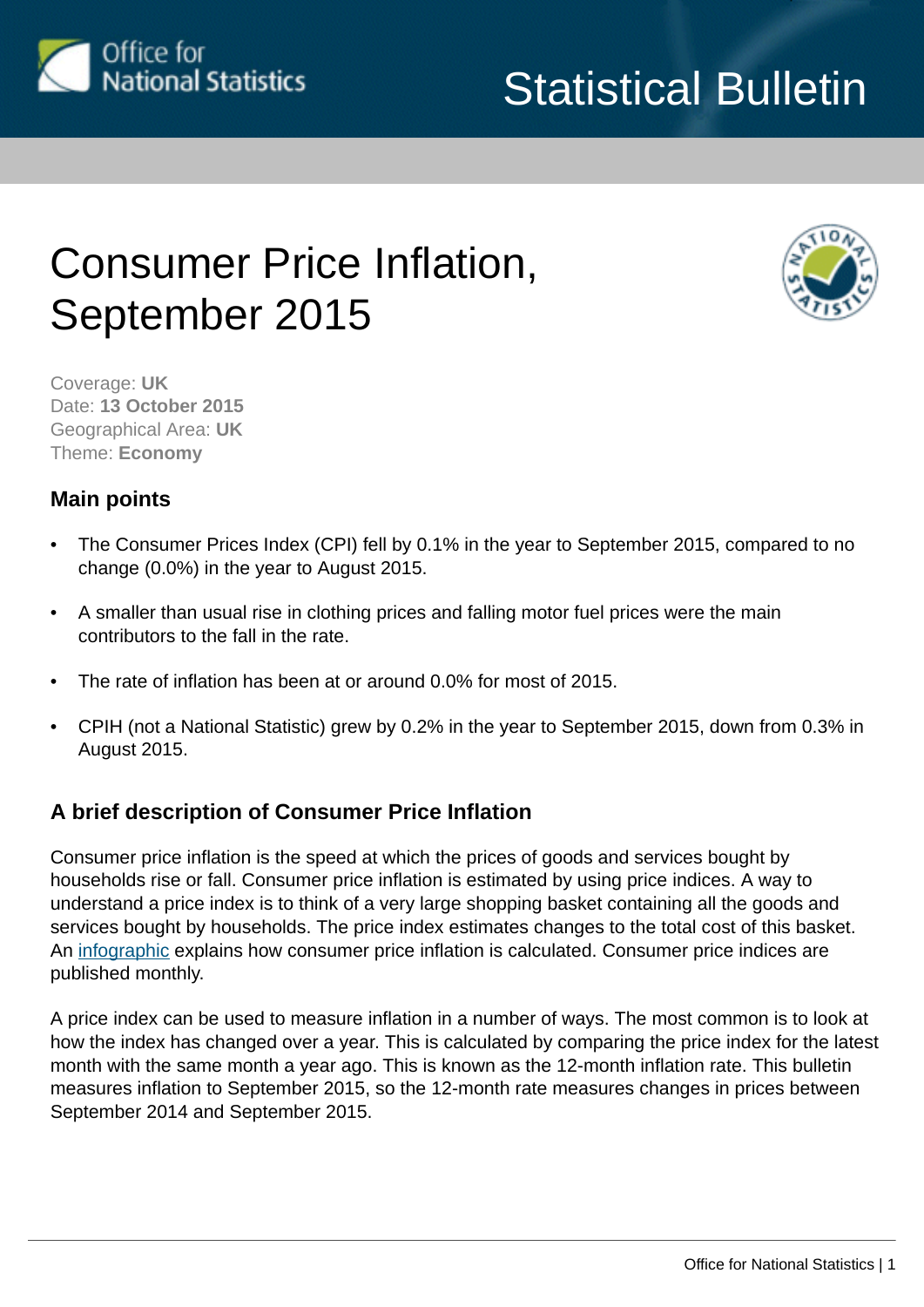A range of measures of consumer price and other price inflation are published. [A tale of many price](http://www.ons.gov.uk:80/ons/rel/cpi/consumer-price-indices/december-2012/sty-a-tale-of-many-price-indices.html) [indices](http://www.ons.gov.uk:80/ons/rel/cpi/consumer-price-indices/december-2012/sty-a-tale-of-many-price-indices.html) summarises information on the different measures.

## **Consumer Prices Index (CPI)**

#### **What is the CPI?**

The CPI is a measure of consumer price inflation produced to international standards and in line with European regulations. First published in 1997 as the Harmonised Index of Consumer Prices (HICP), the CPI is the inflation measure used in the Government's target for inflation.

The CPI is also used for purposes such as uprating pensions, wages and benefits and can aid in the understanding of inflation on family budgets. For more information see [Users and uses of consumer](http://www.ons.gov.uk:80/ons/guide-method/user-guidance/prices/cpi-and-rpi/users-and-uses-of-the-consumer-price-inflation-statistics.pdf) [price inflation statistics \(100.5 Kb Pdf\).](http://www.ons.gov.uk:80/ons/guide-method/user-guidance/prices/cpi-and-rpi/users-and-uses-of-the-consumer-price-inflation-statistics.pdf)

#### **Latest figure and long-term trend**

The CPI 12-month rate (the amount prices change over a year) between September 2014 and September 2015 stood at a negative 0.1%. This means that a basket of goods and services that cost £100.00 in September 2014 would have cost £99.90 in September 2015. This continues the trend of most of 2015 when inflation had been at or around 0.0%.

In the year to September 2015, food prices fell by 2.5% and prices of motor fuels fell by 14.9%. These 2 groups have provided some of the largest downward contributions to the 12-month rate during 2015. In September 2015, the food and motor fuels groups in total reduced the CPI 12-month rate by approximately 0.8 percentage points. Historically, price movements for these products have been among the main causes of inflation. An article was published in November 2014 which outlined some [possible factors that may be affecting prices \(477.2 Kb Pdf\).](http://www.ons.gov.uk:80/ons/guide-method/user-guidance/prices/cpi-and-rpi/what-is-affecting-prices-in-the-uk-in-2014-.pdf)

The CPI can be divided into goods and services components. The 12-month rate for the former stood at a negative 2.4%, while the latter stood at a positive 2.5%. Over the last 25 years, goods inflation has generally been lower than services inflation. The gap between the two has widened noticeably over the last year, from 2.2 percentage points in the year to September 2014 to 4.9 percentage points in the year to September 2015 – the largest gap since April 2003. The impact of factory gate and raw material prices will likely have a larger impact on the price of goods, whereas wages and property costs could be larger factors for services.

Figure A shows the contributions to the CPI 12-month rate in September 2015 compared with the contributions to the 12-month rate a year earlier. A larger version of the chart can be viewed by clicking on it (HTML version only).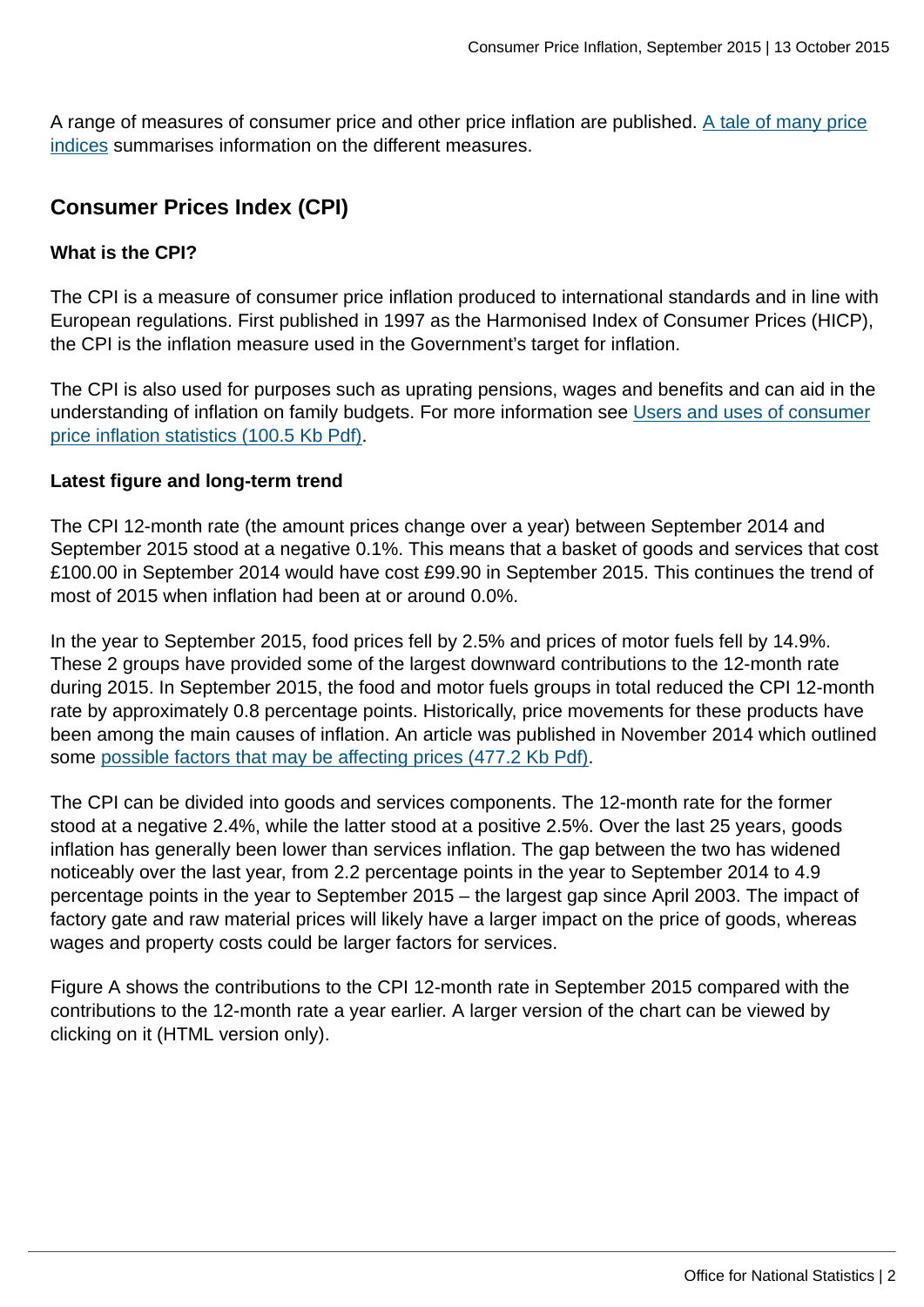## **Figure A: Contributions to the CPI 12-month rate: September 2014 and September 2015**

#### United Kingdom



#### Source: Office for National Statistics

#### **Notes:**

- 1. Individual contributions may not sum to the total due to rounding.
- 2. More information on the contents of each group can be found in Table 3 in the accompanying consumer price inflation reference tables.

#### **Download chart**

**XLS** [XLS format](http://www.ons.gov.uk:80/ons/rel/cpi/consumer-price-indices/september-2015/chd-figure-1.xls) (27 Kb)

Figure B shows the CPI 12-month rate over the last 10 years. Table A shows the CPI 1-month rate (the amount prices change between 2 consecutive months), 12-month rate and index values for the last year. A larger version of the chart can be viewed by clicking on it (HTML version only).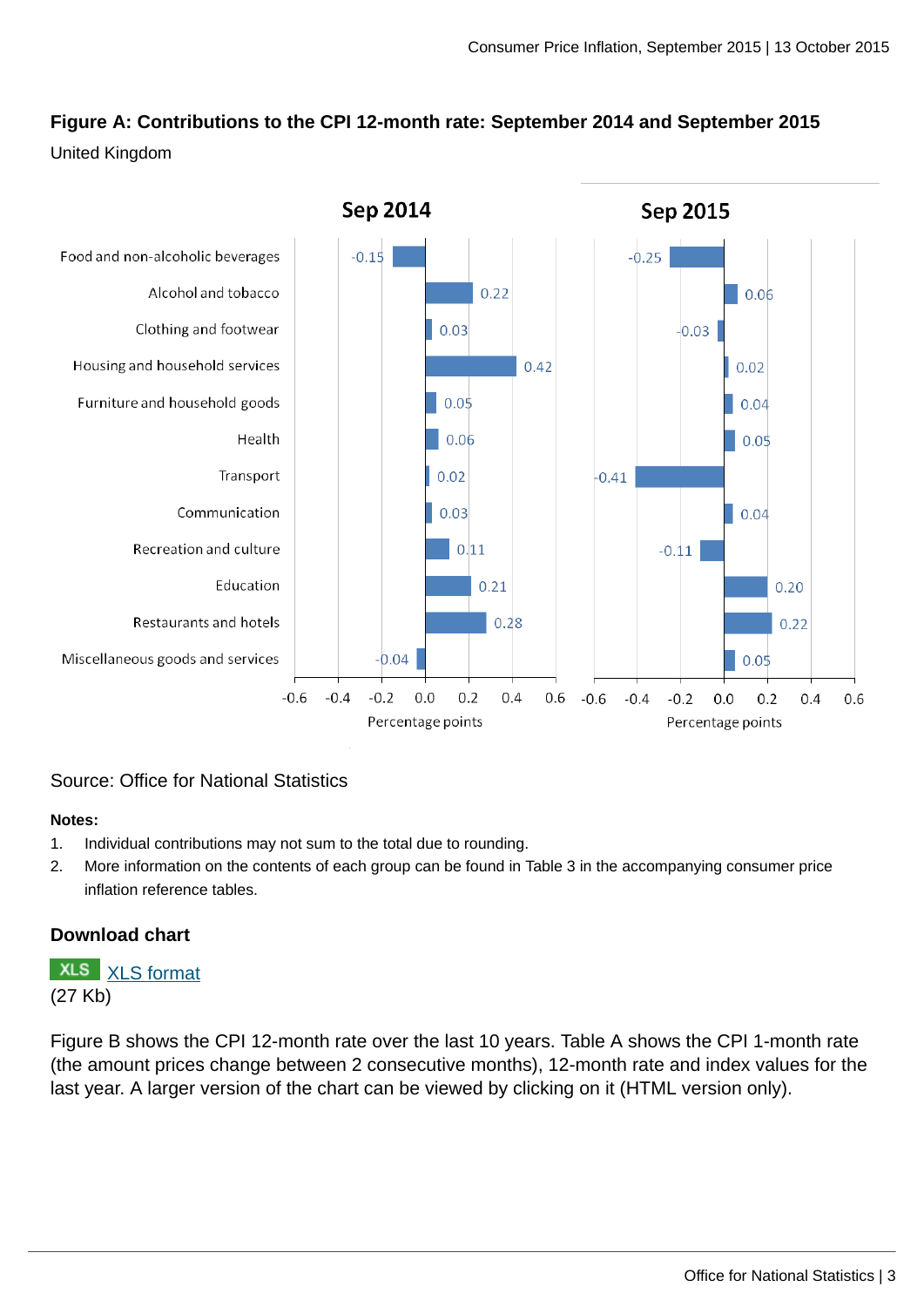#### **Figure B: CPI 12-month inflation rate for the last 10 years: September 2005 to September 2015**

United Kingdom



Source: Office for National Statistics

#### **Download chart**

**XLS** [XLS format](http://www.ons.gov.uk:80/ons/rel/cpi/consumer-price-indices/september-2015/chd-figure-2.xls) (35.5 Kb)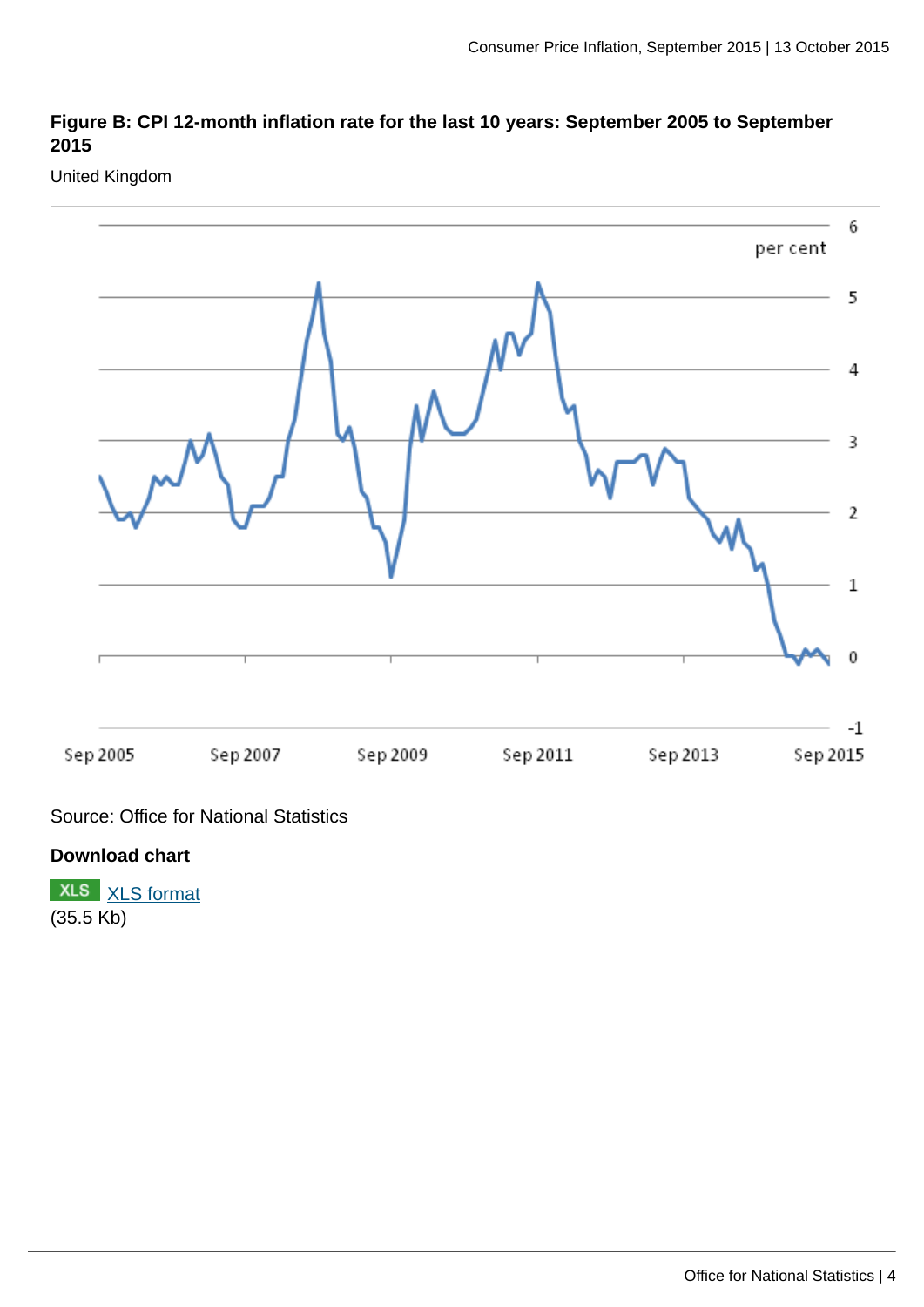#### **Table A: CPI index values, 1-month and 12-month rates: September 2014 to September 2015**

United Kingdom

|      |     | Index $^1$ (UK, 2005<br>$= 100$ | 1-month rate | 12-month rate |
|------|-----|---------------------------------|--------------|---------------|
| 2014 | Sep | 128.4                           | 0.0          | 1.2           |
|      | Oct | 128.5                           | 0.1          | 1.3           |
|      | Nov | 128.2                           | $-0.3$       | $1.0\,$       |
|      | Dec | 128.2                           | 0.0          | 0.5           |
| 2015 | Jan | 127.1                           | $-0.9$       | 0.3           |
|      | Feb | 127.4                           | 0.3          | 0.0           |
|      | Mar | 127.6                           | 0.2          | 0.0           |
|      | Apr | 128.0                           | 0.2          | $-0.1$        |
|      | May | 128.2                           | 0.2          | 0.1           |
|      | Jun | 128.2                           | 0.0          | 0.0           |
|      | Jul | 128.0                           | $-0.2$       | 0.1           |
|      | Aug | 128.4                           | 0.2          | 0.0           |
|      | Sep | 128.2                           | $-0.1$       | $-0.1$        |

#### **Table source:** Office for National Statistics

#### **Table notes:**

1. All items Consumer Prices Index.

#### **Download table**

**XLS** [XLS format](http://www.ons.gov.uk:80/ons/rel/cpi/consumer-price-indices/september-2015/prt-table-1.xls) (29 Kb)

#### **Consumer Prices Index (CPI): What are the main movements?**

This section explains which goods and services had the biggest impact on the change to the 12 month rate between August and September 2015 and, where relevant, considers the longer-term inflationary trends for these goods and services.

The change in the CPI 12-month rate can be calculated by comparing the 12-month rates for 2 consecutive months. An alternative, and equally valid, approach is to calculate it by comparing the price change between the latest 2 months and the price change between the same 2 months a year ago. [Explaining the contribution to change in the 12-month rate \(37.1 Kb Pdf\)](http://www.ons.gov.uk:80/ons/guide-method/user-guidance/prices/cpi-and-rpi/explaining-the-contributions-to-change-in-12-month-rate.pdf) is a diagram explaining the calculation.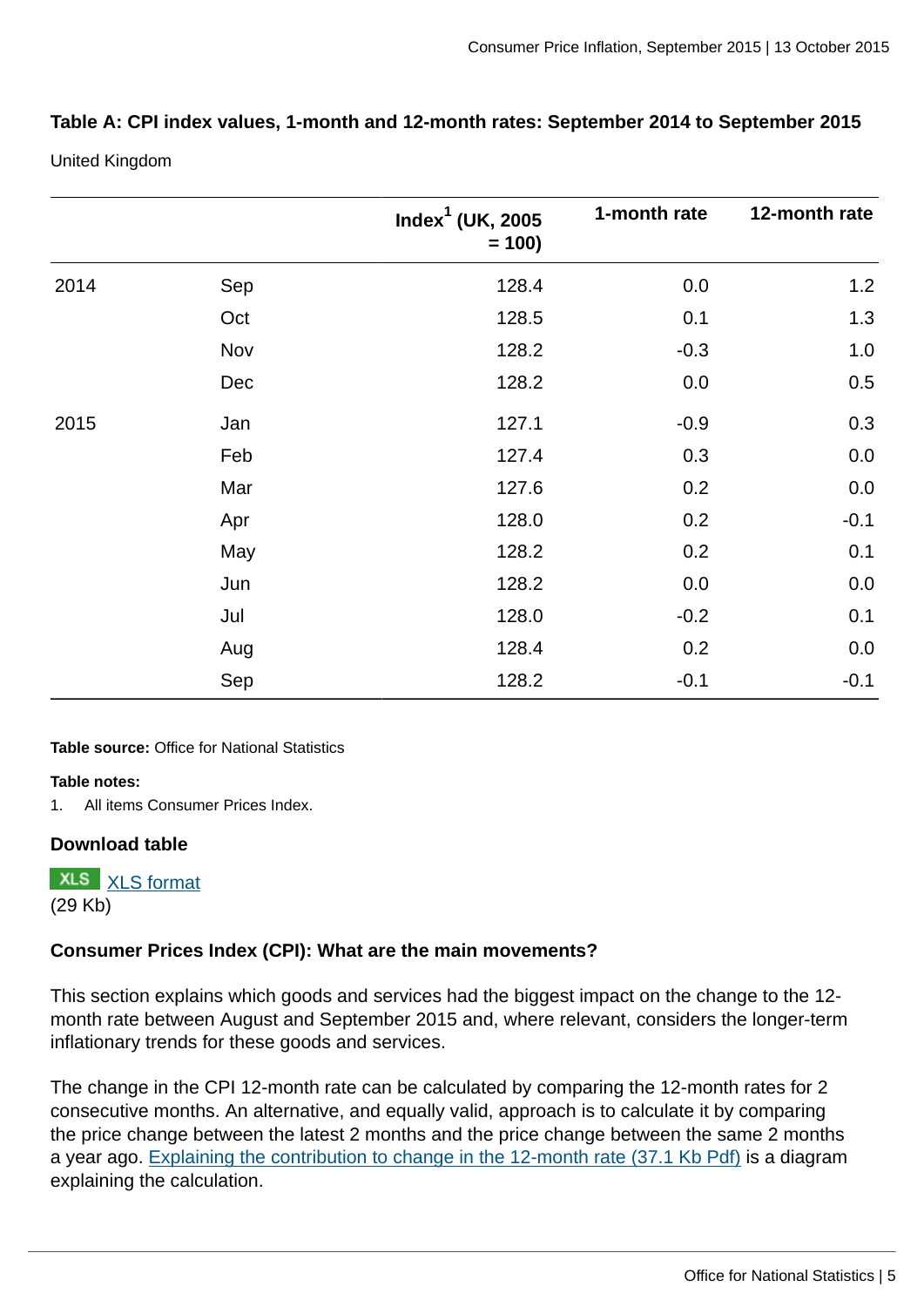The CPI fell by 0.1% between August and September 2015 compared with a negligible change between the same 2 months a year earlier. This is the first time that the CPI has fallen between August and September.

The largest downward contributions to the change in the CPI 12-month rate between August and September 2015 came from:

- **clothing and footwear**: prices, overall, rose by 2.8% between August and September this year compared with a larger rise of 4.0% between the same 2 months a year ago. As prices rose by less than a year ago, this resulted in a downward contribution to the CPI 12-month rate. Clothing prices, overall, always rise between August and September. However, this was the weakest growth since 2008, with a higher proportion of clothing items on sale in September 2015 when compared with September last year. Taking the summer (May to September) as a whole, clothing and footwear prices increased by 0.4% compared with larger increases of 0.9% and 1.2% over the same period in 2013 and 2014 respectively.
- **fuels and lubricants (part of the "transport" category)**: prices, overall, fell by 2.9% between August and September this year compared with a smaller fall of 0.6% between the same 2 months a year ago. The largest downward contribution came from petrol, with prices falling by 3.7 pence per litre between August and September this year compared with a fall of 0.8 pence per litre between the same 2 months a year ago. Diesel prices are now at their lowest level since December 2009, standing at 110.2 pence per litre.
- **gas (part of the "housing and household services" category)**: prices, overall, fell by 2.1% between August and September this year, compared with no change between the same 2 months a year ago, with price reductions from a major supplier.

There were no notable upward contributions to the change in the CPI 12-month rate between August and September 2015.

Figure C shows the contributions to change from each part of the CPI basket of goods and services. A larger version of the chart can be viewed by clicking on it (HTML version only).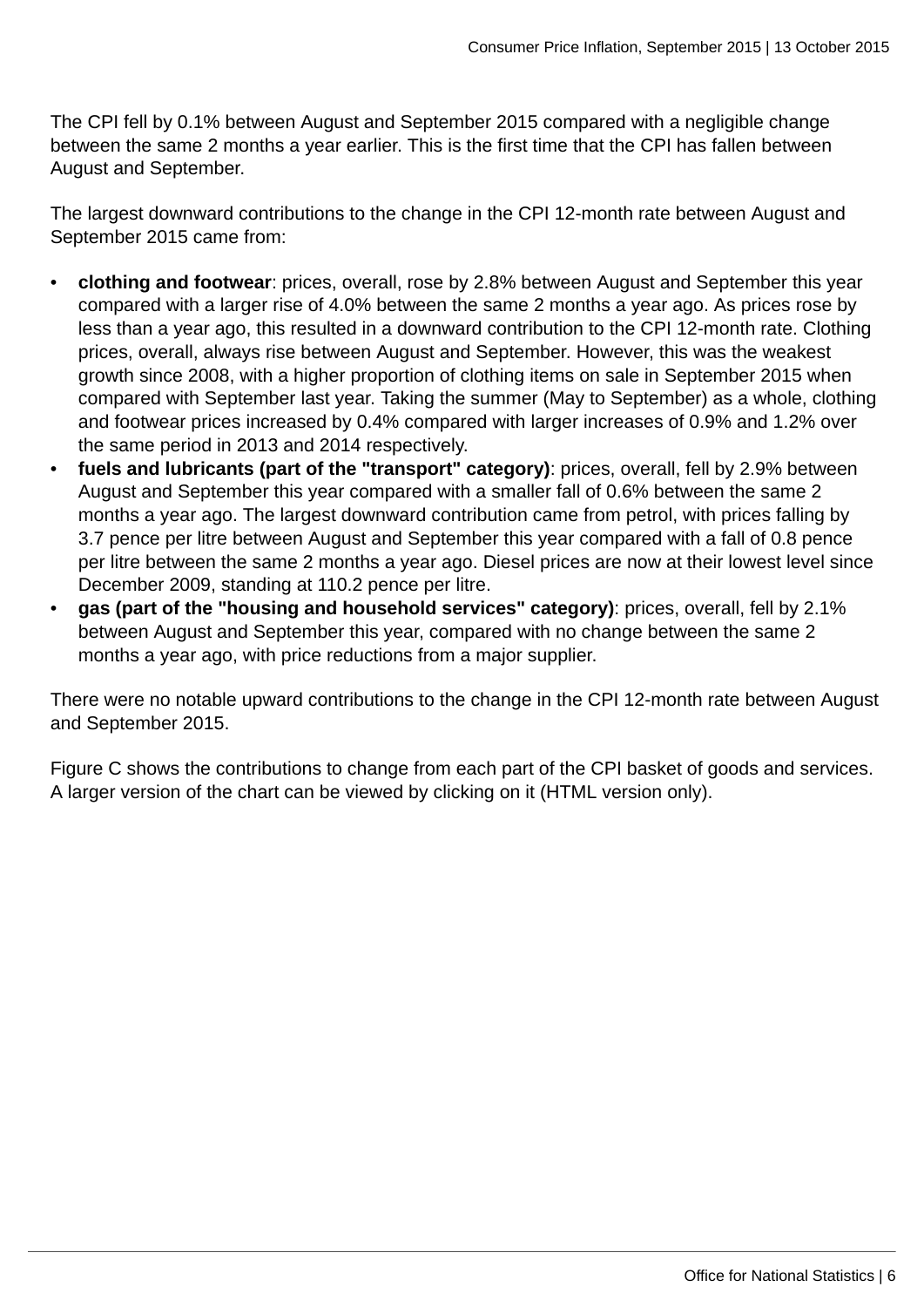### **Figure C: Contributions to the change in the CPI 12-month rate: September 2015**

United Kingdom



#### Source: Office for National Statistics

#### **Notes:**

- 1. Individual contributions may not sum to the total due to rounding.
- 2. More information on the contents of each group can be found in Table 3 in the accompanying consumer price inflation reference tables.

#### **Download chart**

**XLS** [XLS format](http://www.ons.gov.uk:80/ons/rel/cpi/consumer-price-indices/september-2015/chd-figure-3.xls) (26.5 Kb)

### **CPIH**

**CPIH is currently undergoing re-assessment to evaluate the extent to which it meets the professional standards set out in the Code of Practice for Official Statistics. CPIH was first assessed in 2013. In August 2015 its National Statistics status was removed pending work to improve the methods for measuring owner occupiers' housing costs in the index. [Full details](http://www.statisticsauthority.gov.uk/reports---correspondence/correspondence/letter-from-sir-andrew-dilnot-to-john-pullinger-14082014.pdf) can be found on the UK Statistics Authority website and in an [explanatory note \(313.9 Kb Pdf\)](http://www.ons.gov.uk:80/ons/guide-method/user-guidance/prices/cpi-and-rpi/cpih-announcement-august-2014.pdf) on our website. The improvements from the resulting development work were introduced as part of the February 2015 dataset with the historical series revised back to 2005. Further information on the changes is available in 2 articles: [Improvements to the measurement](http://www.ons.gov.uk:80/ons/guide-method/user-guidance/prices/cpi-and-rpi/improvements-to-the-measurement-of-owner-occupiers--housing.pdf)**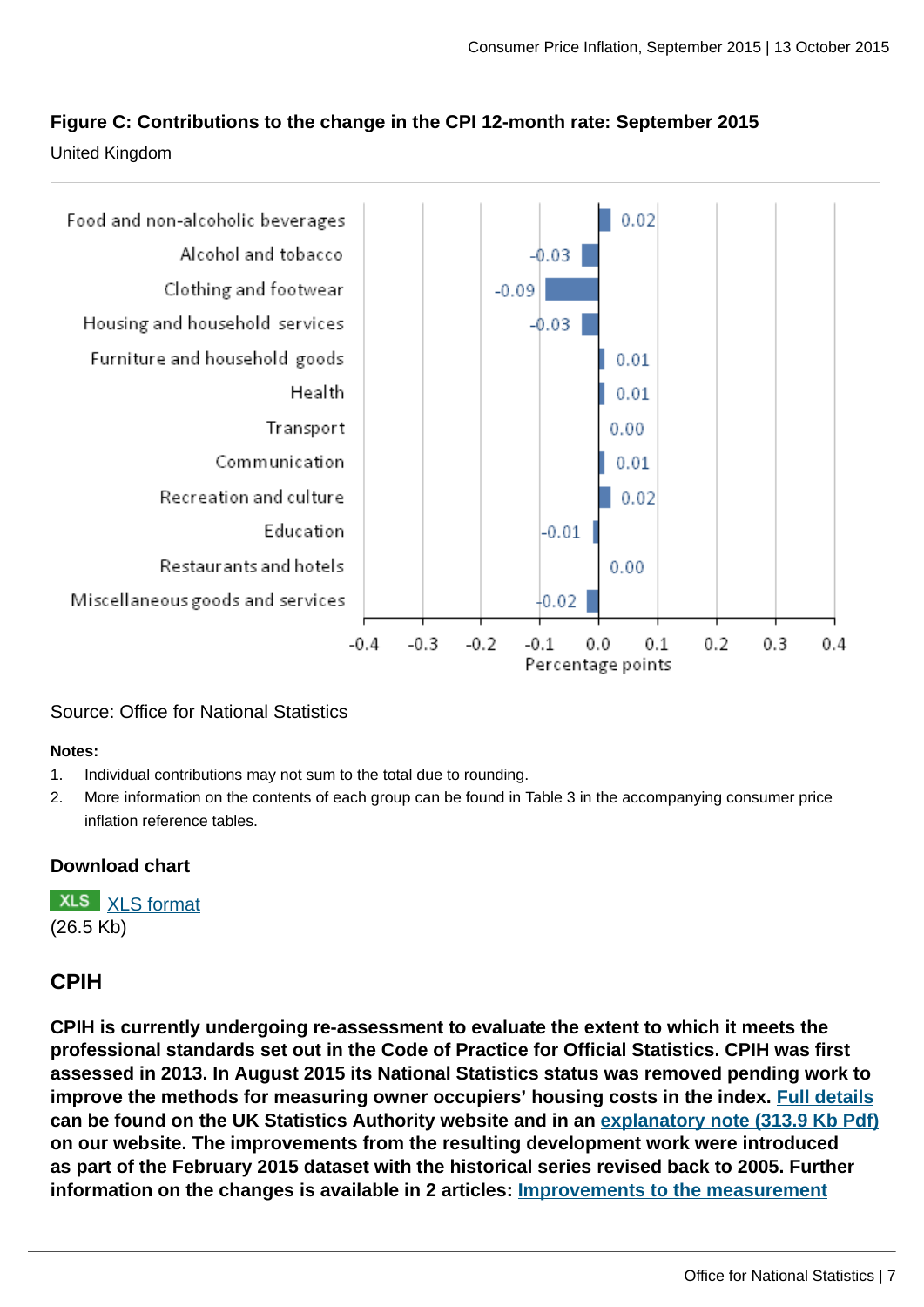#### **[of Owner Occupiers' Housing Costs \(2.48 Mb Pdf\)](http://www.ons.gov.uk:80/ons/guide-method/user-guidance/prices/cpi-and-rpi/improvements-to-the-measurement-of-owner-occupiers--housing.pdf) and [Private Housing Rental Prices and](http://www.ons.gov.uk:80/ons/guide-method/user-guidance/prices/cpi-and-rpi/revising-the-weight-of-owner-occupiers--housing-in-cpih.pdf) [Revising the weight of Owner Occupiers' Housing in CPIH \(197.4 Kb Pdf\).](http://www.ons.gov.uk:80/ons/guide-method/user-guidance/prices/cpi-and-rpi/revising-the-weight-of-owner-occupiers--housing-in-cpih.pdf)**

CPIH is a measure of UK consumer price inflation that includes owner occupiers' housing costs (OOH). These are the costs of housing services associated with owning, maintaining and living in one's own home. OOH does not include costs such as utility bills, minor repairs and maintenance, which are already included in the index.

CPIH uses an approach called rental equivalence to measure OOH. Rental equivalence uses the rent paid for an equivalent house as a proxy for the costs faced by an owner occupier. In other words this answers the question "how much would I have to pay in rent to live in a home like mine?" for an owner occupier. OOH does not seek to capture increases in house prices. Although this may be inconsistent with some users' expectations of measures of OOH, the inclusion of an asset price and therefore capital gains would make the index less suitable for a measure of consumption. OOH currently accounts for 17.8% of the expenditure weight of CPIH. This compares with a weight of 19.5% in 2005.

Currently, the method of calculation, the population coverage and the basket of goods and services are the same as the Consumer Prices Index (CPI), with the exception of OOH. The method of deriving the weights for CPIH and the data used for these are also the same as for CPI, with the exception of OOH. This can result in some differences from the CPI.

In September 2015, the 12-month rate (the rate at which prices increased between September 2014 and September 2015) for CPIH stood at 0.2%, down from 0.3% in August 2015. The difference between the CPI and CPIH annual rates in September 2015 was 0.3 percentage points, the same as the difference in August. Owner occupiers' housing costs increased by 0.1% between August and September 2015, the same as between these months a year earlier. This meant it had a negligible impact on the change in the CPIH 12-month rate between the 2 months.

Figure D shows the CPIH and OOH component 12-month rates since January 2006 (the earliest date for which the official CPIH 12-month rate can be calculated). The CPI 12-month rate has been included for comparative purposes. Table B shows the CPIH and OOH component 1-month and 12-month rates and index values for the last year. A larger version of the chart can be viewed by clicking on it (HTML version only).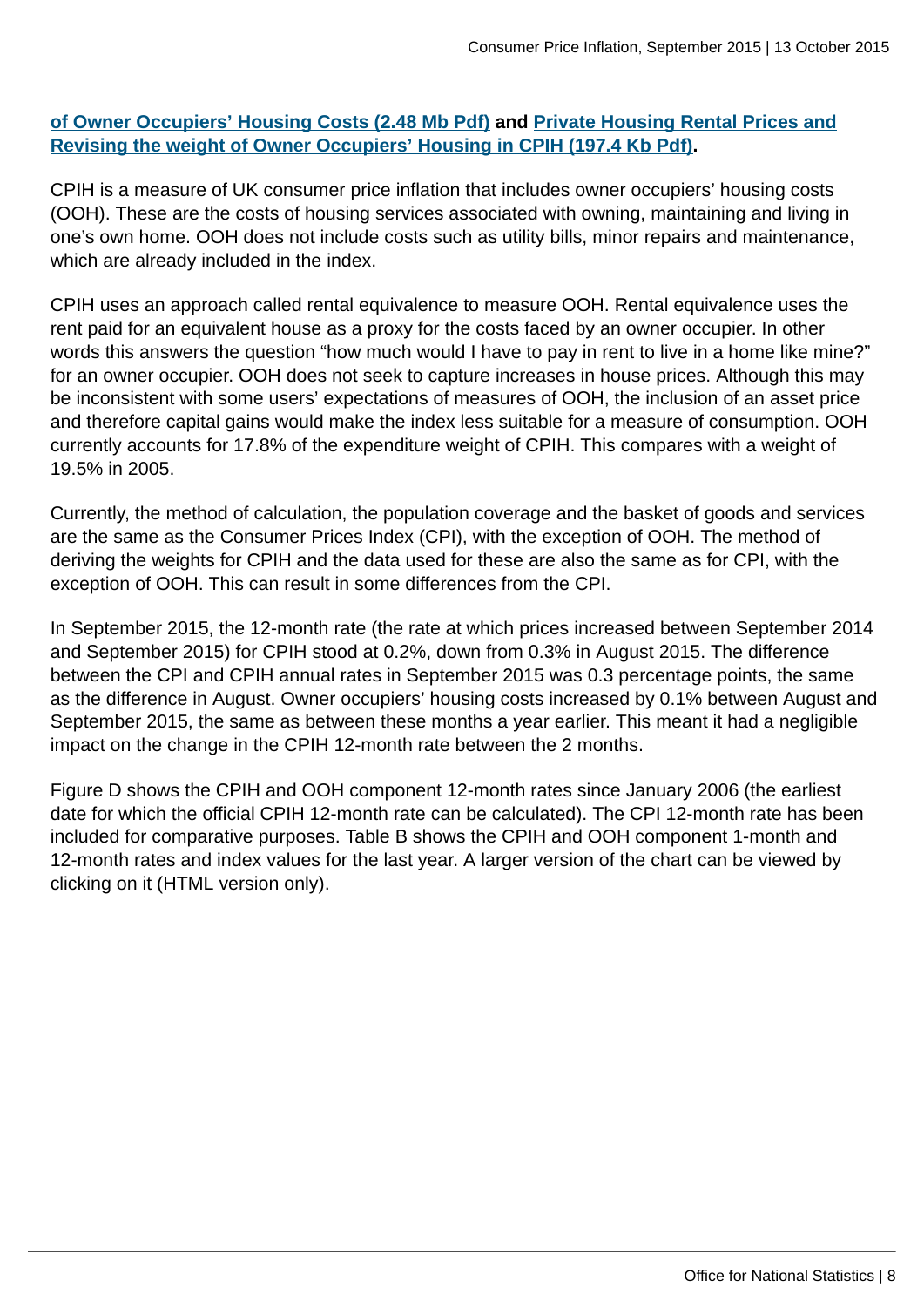

United Kingdom



#### Source: Office for National Statistics

#### **Notes:**

- 1. The National Statistics status of CPIH has been discontinued pending work to investigate and improve the method for measuring owner occupiers' housing costs in this index. The improvements from the resulting development work were introduced as part of the February 2015 dataset with the historical series revised back to 2005.
- 2. The time series for this chart will be gradually increased up to a time span of 10 years as more periods of data become available.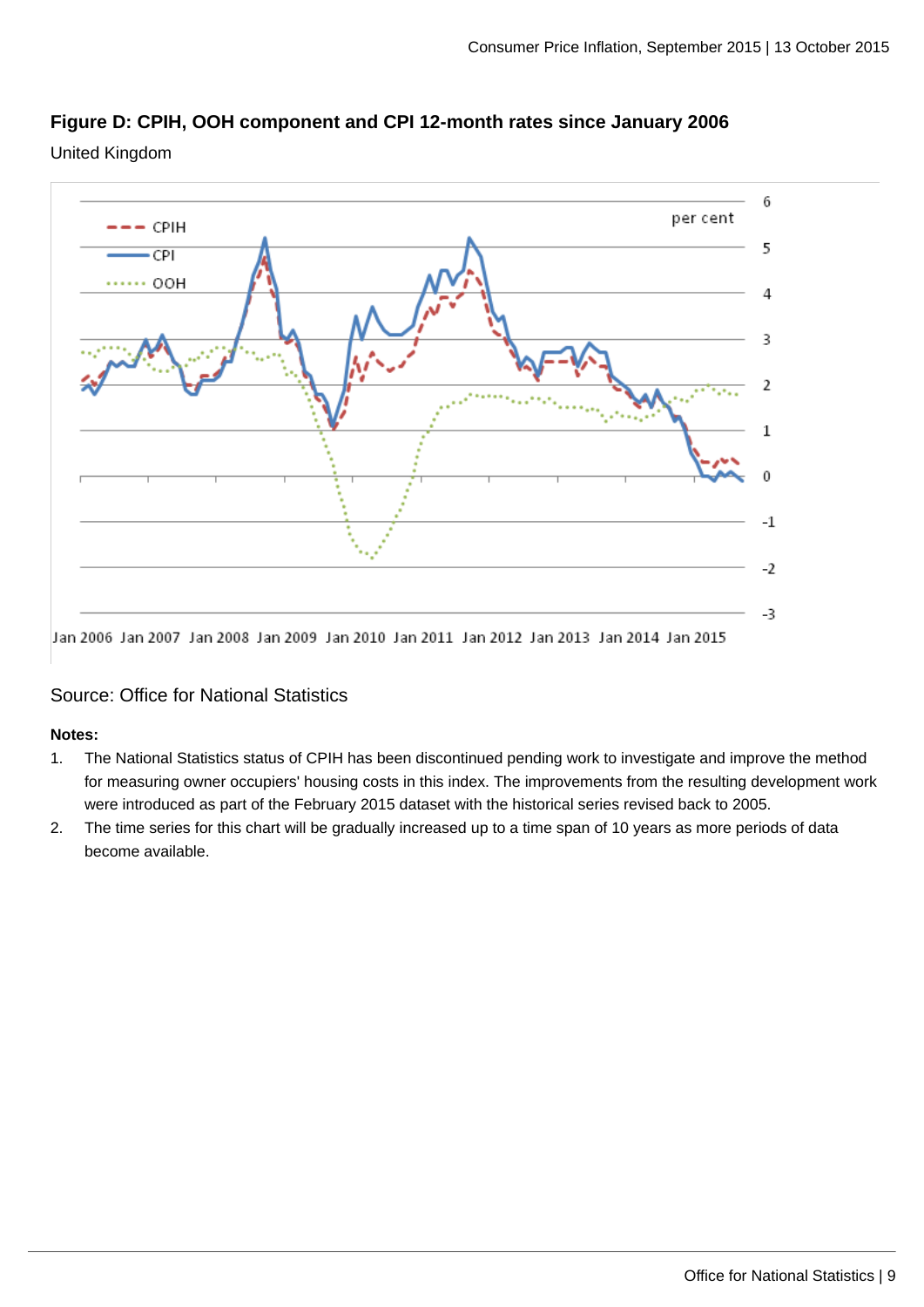#### **Table B: CPIH and OOH component index values, 1-month and 12-month rates: September 2014 to September 2015**

United Kingdom

|      |     | <b>CPIH</b><br>Index $1$<br>(UK, 2005)<br>$= 100$ | <b>OOH</b><br>Index <sup>1</sup><br>(UK, 2005)<br>$= 100$ | CPIH 1-<br>month <sup>1</sup><br>rate | <b>OOH 1-</b><br>month <sup>1</sup><br>rate | <b>CPIH 12-</b><br>month <sup>1</sup><br>rate | <b>OOH 12-</b><br>month <sup>1</sup><br>rate |
|------|-----|---------------------------------------------------|-----------------------------------------------------------|---------------------------------------|---------------------------------------------|-----------------------------------------------|----------------------------------------------|
| 2014 | Sep | 125.9                                             | 115.1                                                     | 0.1                                   | 0.1                                         | 1.3                                           | 1.7                                          |
|      | Oct | 126.1                                             | 115.3                                                     | 0.1                                   | 0.2                                         | 1.3                                           | 1.7                                          |
|      | Nov | 125.8                                             | 115.4                                                     | $-0.2$                                | 0.1                                         | 1.1                                           | 1.6                                          |
|      | Dec | 125.9                                             | 115.6                                                     | 0.0                                   | 0.2                                         | 0.7                                           | 1.7                                          |
| 2015 | Jan | 125.0                                             | 115.9                                                     | $-0.7$                                | 0.2                                         | 0.5                                           | 1.9                                          |
|      | Feb | 125.3                                             | 116.0                                                     | 0.2                                   | 0.1                                         | 0.3                                           | 1.9                                          |
|      | Mar | 125.5                                             | 116.1                                                     | 0.2                                   | 0.1                                         | 0.3                                           | 2.0                                          |
|      | Apr | 125.8                                             | 116.3                                                     | 0.2                                   | 0.1                                         | 0.2                                           | 1.9                                          |
|      | May | 126.0                                             | 116.4                                                     | 0.2                                   | 0.2                                         | 0.4                                           | 1.8                                          |
|      | Jun | 126.1                                             | 116.6                                                     | 0.1                                   | 0.1                                         | 0.3                                           | 1.9                                          |
|      | Jul | 126.0                                             | 116.8                                                     | $-0.1$                                | 0.1                                         | 0.4                                           | 1.8                                          |
|      | Aug | 126.3                                             | 117.0                                                     | 0.2                                   | 0.2                                         | 0.3                                           | 1.8                                          |
|      | Sep | 126.2                                             | 117.2                                                     | $-0.1$                                | 0.1                                         | 0.2                                           | 1.8                                          |

**Table source:** Office for National Statistics

#### **Table notes:**

1. The National Statistics status of CPIH has been discontinued pending work to investigate and improve the method for measuring owner occupiers' housing costs in this index. The improvements from the resulting development work were introduced as part of the February 2015 dataset with the historical series revised back to 2005.

#### **Download table**

**XLS** [XLS format](http://www.ons.gov.uk:80/ons/dcp175269_419247.xml) (29.5 Kb)

## **Retail Prices Index (RPI) and RPIJ**

**In accordance with the Statistics and Registration Service Act 2007, the Retail Prices Index and its derivatives have been assessed against the Code of Practice for Official Statistics and found not to meet the required standard for designation as National Statistics. The [full](http://www.statisticsauthority.gov.uk/assessment/assessment/assessment-reports/assessment-report-246---the-retail-prices-index.pdf) [assessment report](http://www.statisticsauthority.gov.uk/assessment/assessment/assessment-reports/assessment-report-246---the-retail-prices-index.pdf) can be found on the UK Statistics Authority website.**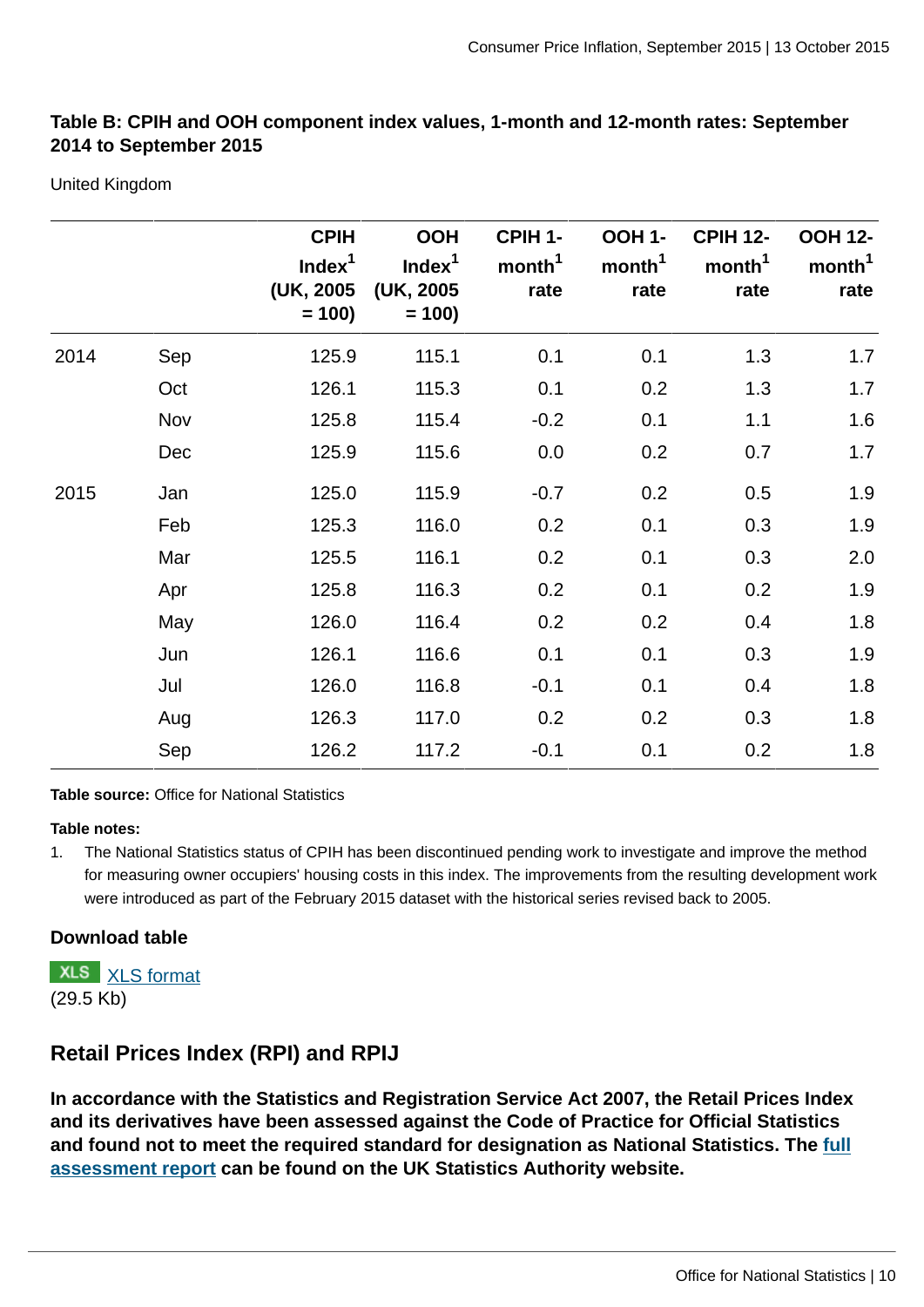The RPI is a long-standing measure of UK inflation that has historically been used for a wide range of purposes such as the indexation of pensions, rents and index-linked gilts. For further information see [Users and uses of consumer price inflation statistics \(100.5 Kb Pdf\).](http://www.ons.gov.uk:80/ons/guide-method/user-guidance/prices/cpi-and-rpi/users-and-uses-of-the-consumer-price-inflation-statistics.pdf)

RPIJ is an improved variant of the Retail Prices Index, which is calculated using formulae that meet international standards. The rationale for creating RPIJ was to give users a better alternative to the RPI if their needs were for a measure of inflation based on the same population, classifications, weights, etc as the RPI. Currently, RPIJ also acts as an analytical series in that it allows users to see the impact of using the Jevons (which meets international standards) in place of the Carli formula (which does not meet international standards) in the RPI. The use of the different formulae at the elementary aggregate level is currently the only difference between the 2 indices. Detailed goods and services indices are not produced for RPIJ.

In September 2015, the 12-month rate for RPIJ stood at 0.1%, down from 0.5% in the year to August 2015.

The RPI 12-month rate for September 2015 stood at 0.8%, meaning that it was 0.7 percentage points higher than it would have been had it used formulae that meet international standards.

Figure E shows the RPI and RPIJ 12-month rates for the last 10 years. Over this period the RPIJ 12 month rate has been, on average, 0.5 percentage points lower than the RPI but the difference has increased to an average of 0.6 percentage points over the last 3 years. Cumulatively, inflation as measured by the RPI is 34.4% over the 10-year period, compared with 27.4% as measured by RPIJ. The use of the Carli formula has therefore added 7.0 percentage points to the change in prices over the last 10 years. A larger version of the chart can be viewed by clicking on it (HTML version only).

Table C shows the RPI and RPIJ 1-month and 12-month rates and index values for the last year.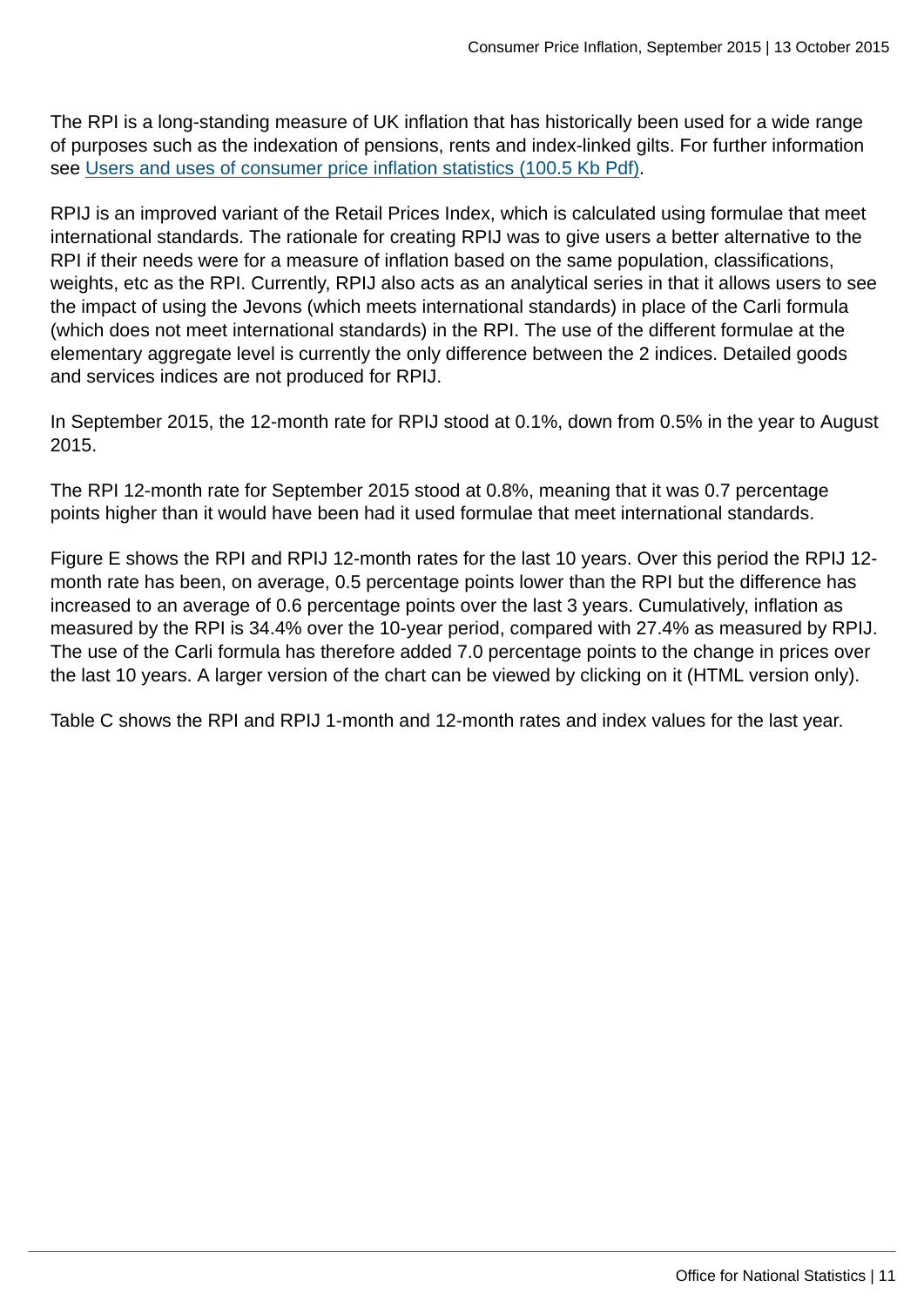#### **Figure E: RPI and RPIJ 12-month rates for the last 10 years: September 2005 to September 2015**

#### United Kingdom



Source: Office for National Statistics

#### **Notes:**

1. The RPI has been de-designated as a National Statistic.

#### **Download chart**

**XLS** [XLS format](http://www.ons.gov.uk:80/ons/rel/cpi/consumer-price-indices/september-2015/chd-figure-5.xls) (34.5 Kb)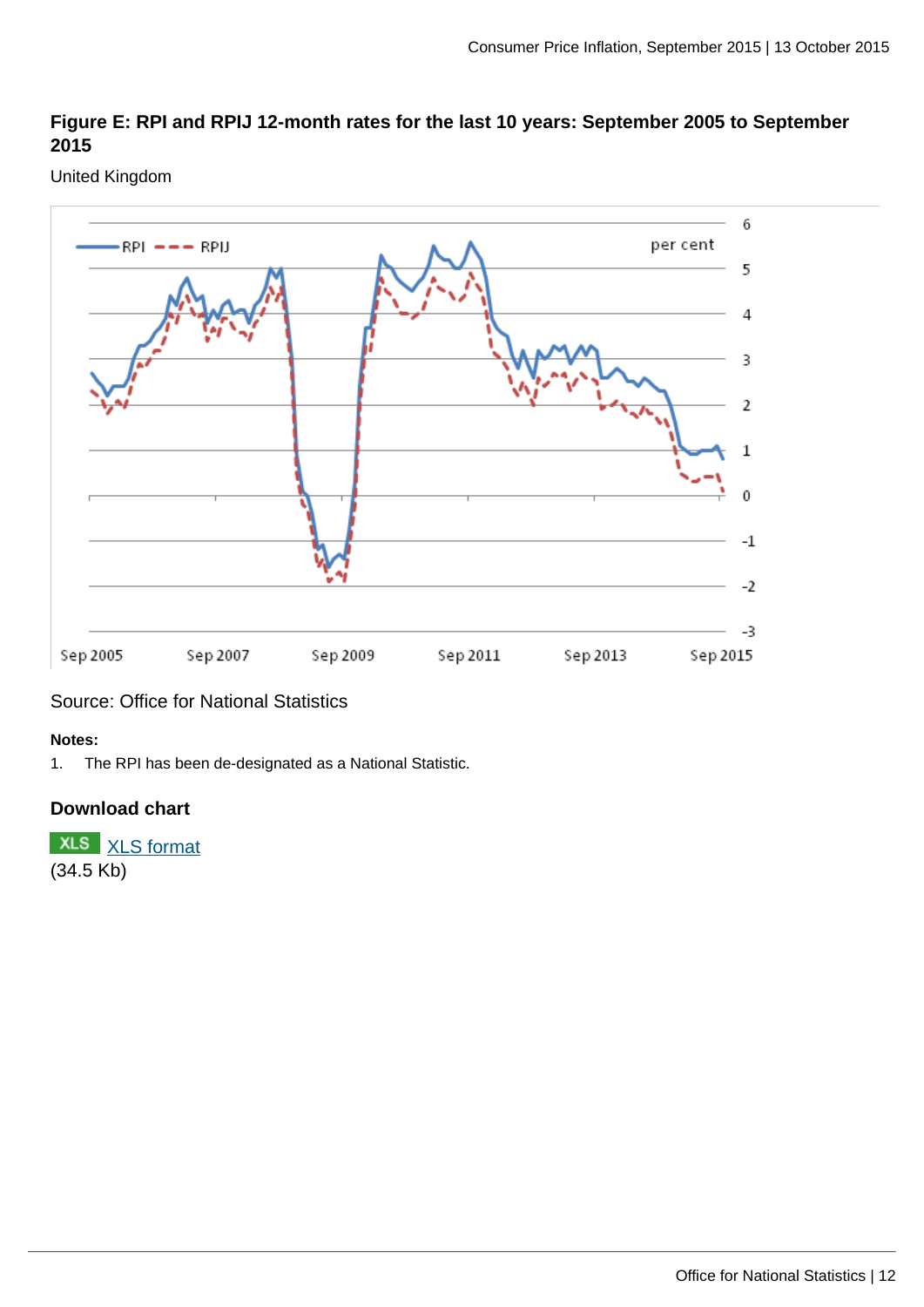#### **Table C: RPI and RPIJ index values, 1-month and 12-month rates: September 2014 to September 2015**

United Kingdom

|      |     | <b>RPI</b><br>Index <sup>1</sup><br>(UK, 1987<br>$= 100$ | <b>RPIJ</b><br><b>Index</b><br>(UK, 1987<br>$= 100$ | <b>RPI 1-</b><br>month <sup>1</sup><br>rate | RPIJ 1-<br>month<br>rate | <b>RPI 12-</b><br>month <sup>1</sup><br>rate | <b>RPIJ 12-</b><br>month<br>rate |
|------|-----|----------------------------------------------------------|-----------------------------------------------------|---------------------------------------------|--------------------------|----------------------------------------------|----------------------------------|
| 2014 | Sep | 257.6                                                    | 238.8                                               | 0.2                                         | 0.2                      | 2.3                                          | 1.6                              |
|      | Oct | 257.7                                                    | 238.9                                               | 0.0                                         | 0.0                      | 2.3                                          | 1.7                              |
|      | Nov | 257.1                                                    | 238.3                                               | $-0.2$                                      | $-0.3$                   | 2.0                                          | 1.4                              |
|      | Dec | 257.5                                                    | 238.6                                               | 0.2                                         | 0.1                      | 1.6                                          | 1.0                              |
| 2015 | Jan | 255.4                                                    | 236.5                                               | $-0.8$                                      | $-0.9$                   | 1.1                                          | 0.5                              |
|      | Feb | 256.7                                                    | 237.2                                               | 0.5                                         | 0.3                      | 1.0                                          | 0.4                              |
|      | Mar | 257.1                                                    | 237.4                                               | 0.2                                         | 0.1                      | 0.9                                          | 0.3                              |
|      | Apr | 258.0                                                    | 238.0                                               | 0.4                                         | 0.3                      | 0.9                                          | 0.3                              |
|      | May | 258.5                                                    | 238.5                                               | 0.2                                         | 0.2                      | 1.0                                          | 0.4                              |
|      | Jun | 258.9                                                    | 238.7                                               | 0.2                                         | 0.1                      | 1.0                                          | 0.4                              |
|      | Jul | 258.6                                                    | 238.4                                               | $-0.1$                                      | $-0.1$                   | 1.0                                          | 0.4                              |
|      | Aug | 259.8                                                    | 239.4                                               | 0.5                                         | 0.4                      | 1.1                                          | 0.5                              |
|      | Sep | 259.6                                                    | 239.1                                               | $-0.1$                                      | $-0.1$                   | 0.8                                          | 0.1                              |

**Table source:** Office for National Statistics

#### **Table notes:**

1. The RPI has been de-designated as a National Statistic.

#### **Download table**

**XLS** [XLS format](http://www.ons.gov.uk:80/ons/rel/cpi/consumer-price-indices/september-2015/prt-table-3.xls) (28.5 Kb)

For users who want to understand the causes of the difference between the CPI and RPI, please see Table 5 in the [Consumer Price Inflation Reference Tables](http://www.ons.gov.uk/ons/publications/re-reference-tables.html?edition=tcm%3A77-323657) of the September 2015 release.

#### **Guide to data**

Table D outlines where data for all consumer price inflation statistics can be found.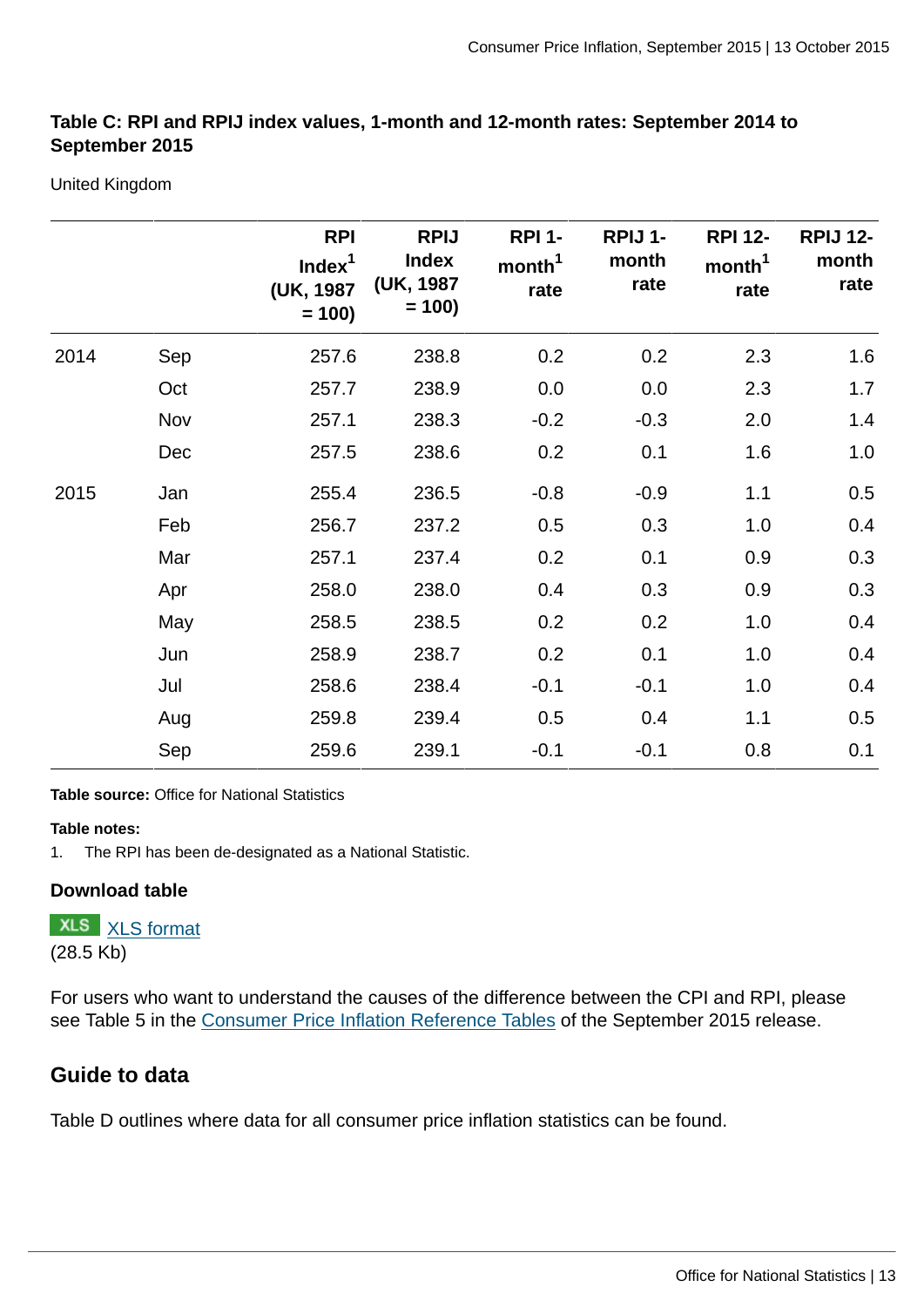|                                       | <b>Statistical</b><br>bulletin | note | Detailed briefing Reference tables<br>(Excel format) | <b>Time series</b><br>dataset |
|---------------------------------------|--------------------------------|------|------------------------------------------------------|-------------------------------|
| <b>CPI</b>                            | H, T, $D^2$                    | H, D | H, T, D                                              | T, D                          |
| <b>CPIY</b>                           |                                | H    | H, T                                                 | $\top$                        |
| CPI-CT                                |                                | H    | H, T                                                 | $\mathsf T$                   |
| CPIH <sup>1</sup>                     | H, T, D                        | H    | H, T, D                                              | T, D                          |
| CPIHY <sup>1</sup>                    |                                | H    | H, T                                                 | $\mathsf T$                   |
| <b>RPIJ</b>                           | H, T                           | H    | H, T                                                 | $\mathsf T$                   |
| RPI <sup>1</sup>                      | H, T                           | H, D | H, T, D                                              | T, D                          |
| RPIX <sup>1</sup>                     | ٠                              | H    | H, T                                                 | Τ                             |
| RPIY <sup>1</sup>                     | ٠                              | H    | H, T                                                 | $\mathsf T$                   |
| TPI <sup>1</sup>                      | t                              | H    | H, T                                                 | $\mathsf T$                   |
| RPI pensioner<br>indices <sup>1</sup> |                                |      | H, T                                                 | $\mathsf T$                   |
| International<br>comparisons          |                                |      | H, T                                                 | T                             |

#### **Table D: Guide to data**

**Table source:** Office for National Statistics

#### **Table notes:**

- 1. These statistics are not National Statistics.
- 2.  $H =$  Latest headline figures,  $D =$  Detailed data (including disaggregations),  $T =$  Time series data.

#### **Download table**

**XLS** [XLS format](http://www.ons.gov.uk:80/ons/dcp175269_419253.xml) (26.5 Kb)

## **Background notes**

1. **News**

#### **Measuring Consumer Prices: the options for change consultation**

The [UK Statistics Authority](http://www.statisticsauthority.gov.uk/reports---correspondence/consultations/index.html) public consultation on consumer price statistics closed on 15 September. We are currently going through the responses to summarise the views raised. This will be published in a response to the consultation by early December. The Authority Board will consider these responses carefully before issuing its final response in the first part of 2016.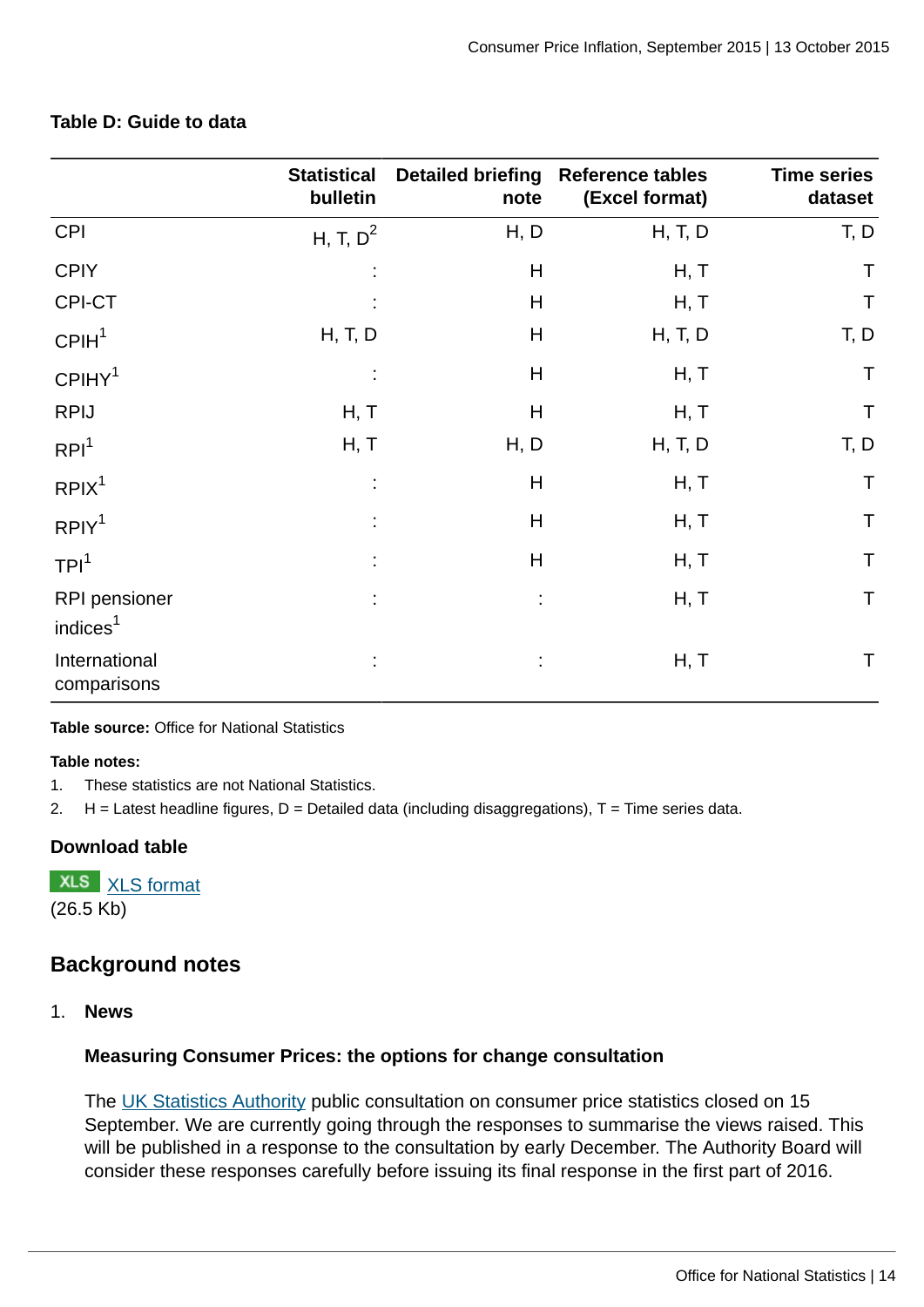#### **Development of a single, official house price index – progress update**

We are working with a number of other Government departments to develop a single official house price index that makes best use of relevant data sources across the public sector. An update on progress is included in our latest [House Price Index bulletin.](http://www.ons.gov.uk:80/ons/rel/hpi/house-price-index/august-2015/stb-hpi-august-2015.html)

#### 2. **Understanding and accessing the data**

A full description of how consumer price indices are compiled is given in the [Consumer Price](http://www.ons.gov.uk:80/ons/guide-method/user-guidance/prices/cpi-and-rpi/cpi-technical-manual/consumer-price-indices-technical-manual--2014.pdf) [Indices Technical Manual \(674.4 Kb Pdf\)](http://www.ons.gov.uk:80/ons/guide-method/user-guidance/prices/cpi-and-rpi/cpi-technical-manual/consumer-price-indices-technical-manual--2014.pdf). This is supplemented by infographics and textual information available from the [guidance and methodology section](http://www.ons.gov.uk:80/ons/guide-method/method-quality/specific/economy/consumer-price-indices/index.html) of our website.

A more detailed [quality report \(141.9 Kb Pdf\)](http://www.ons.gov.uk:80/ons/guide-method/method-quality/quality/quality-information/economic-statistics/summary-quality-report-for-cpi.pdf) for this statistical bulletin is available. The report assesses consumer price inflation statistics against standard dimensions of quality such as relevance, accuracy and accessibility. The report was last updated in October 2013.

The [mini Triennial Review \(1.75 Mb Pdf\)](http://www.ons.gov.uk:80/ons/guide-method/method-quality/quality/triennial-reviews/triennial-review-of-the-consumer-prices-index-and-retail-prices-index-central-collection-of-prices-2012.pdf) of the CPI and RPI Central Collection of Prices is available.

The most efficient way to access the latest consumer price inflation data and briefing on our website is via the CPI key figure on the [homepage](http://www.ons.gov.uk:80/ons/index.html).

In response to user feedback, all consumer price inflation data are available in 1 location. The [Consumer Price Inflation Reference Tables](http://www.ons.gov.uk/ons/publications/re-reference-tables.html?edition=tcm%3A77-323657) are provided via an Excel file.

To help users further, very detailed CPI data are now available including the [individual price](http://www.ons.gov.uk:80/ons/guide-method/user-guidance/prices/cpi-and-rpi/cpi-and-rpi-item-indices-and-price-quotes/index.html) [quotes and item indices](http://www.ons.gov.uk:80/ons/guide-method/user-guidance/prices/cpi-and-rpi/cpi-and-rpi-item-indices-and-price-quotes/index.html) that underpin the CPI. Please note, the data that are published are at a level which means that no individual retailer or service provider will be able to be identified. The data published covers January 1996 to June 2015. These data are updated once a quarter with around a 2-month lag with the latest CPI publication. For example, the data will next be updated when the November CPI is published on 15 December 2015, at which point the detailed data published will be extended to September 2015.

Internationally, the CPI is known as the Harmonised Index of Consumer Prices (HICP). HICPs are calculated in each member state of the European Union according to rules specified in a series of European regulations developed by the European Commission (Eurostat) in conjunction with the EU member states. Eurostat releases figures for the Harmonised Index of Consumer Prices (HICP) for the month of September 2015 for EU member states, together with an EU average, on 16 September 2015. A summary of the latest European data is available from [Eurostat's database tables.](http://ec.europa.eu/eurostat/tgm/table.do?tab=table&language=en&pcode=teicp000&tableSelection=1&plugin=1) Further information on HICP for the European Union, Euro area and other EU member states is available from Eurostat's HICP web page.

#### 3. **Methods - CPI and other measures of inflation**

The CPI, CPIH, RPIJ and RPI are compiled using the same underlying price data, based on a large and representative selection of around 700 individual goods and services for which price movements are measured in around 140 randomly selected areas throughout the UK. Around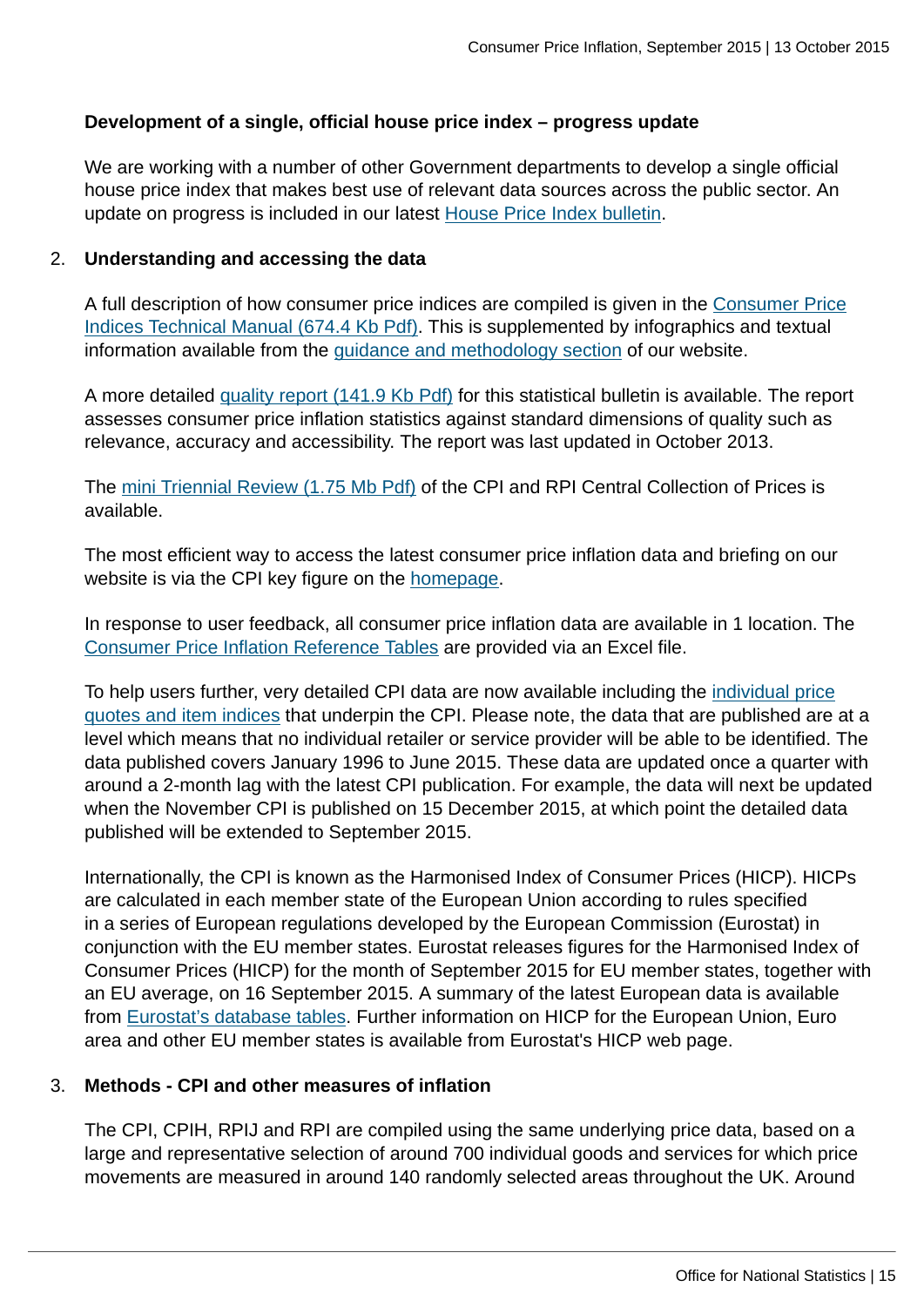180,000 separate price quotations are used every month to compile the indices. The outlets in which the prices are collected are selected randomly. Expenditure weights are held constant for 1 year at a time.

The selection of goods and services that are priced to compile these indices is reviewed annually. The contents of the 2015 basket are described in an article [Consumer Price Inflation:](http://www.ons.gov.uk:80/ons/guide-method/user-guidance/prices/cpi-and-rpi/cpi-and-rpi-basket-of-goods-and-services/cpi-2015-basket-of-goods.pdf) [The 2015 Basket of Goods and Services \(139.4 Kb Pdf\)](http://www.ons.gov.uk:80/ons/guide-method/user-guidance/prices/cpi-and-rpi/cpi-and-rpi-basket-of-goods-and-services/cpi-2015-basket-of-goods.pdf). The expenditure weights used to compile the indices are also updated each year. Additional details of the updated weights for 2015 are available in an article published on 24 March 2015 entitled [Consumer Price Inflation:](http://www.ons.gov.uk:80/ons/guide-method/user-guidance/prices/cpi-and-rpi/cpi-and-rpi--updating-weights/2015.pdf) [2015 Weights \(431.9 Kb Pdf\)](http://www.ons.gov.uk:80/ons/guide-method/user-guidance/prices/cpi-and-rpi/cpi-and-rpi--updating-weights/2015.pdf).

Rates of change for the CPI and CPIH are calculated from unrounded index levels, rather than from the published indices which are rounded to 1 decimal place. The use of unrounded indices increases the accuracy of the calculation. The unrounded index levels for the CPI and CPIH are available from Tables 64 and 65 of the [Consumer Price Inflation Reference Tables](http://www.ons.gov.uk/ons/publications/re-reference-tables.html?edition=tcm%3A77-323657). By contrast, rates of change for the RPI and RPIJ are calculated from the published rounded indices.

Further information on the methods used to construct the CPI, CPIH, RPI and RPIJ, including differences in the methods used for each index can be found in the [Consumer Price Indices](http://www.ons.gov.uk:80/ons/guide-method/user-guidance/prices/cpi-and-rpi/cpi-technical-manual/consumer-price-indices-technical-manual--2014.pdf) [Technical Manual \(674.4 Kb Pdf\).](http://www.ons.gov.uk:80/ons/guide-method/user-guidance/prices/cpi-and-rpi/cpi-technical-manual/consumer-price-indices-technical-manual--2014.pdf) [Users and uses of consumer price inflation statistics \(100.5 Kb](http://www.ons.gov.uk:80/ons/guide-method/user-guidance/prices/cpi-and-rpi/users-and-uses-of-the-consumer-price-inflation-statistics.pdf) [Pdf\)](http://www.ons.gov.uk:80/ons/guide-method/user-guidance/prices/cpi-and-rpi/users-and-uses-of-the-consumer-price-inflation-statistics.pdf) provides further details of how consumer price statistics are used more generally.

#### 4. **Revisions policy**

On 15 October 2013, a [revisions policy \(49.6 Kb Pdf\)](http://www.ons.gov.uk:80/ons/guide-method/user-guidance/prices/cpi-and-rpi/consumer-price-inflation-revisions-policy-october-2013.pdf) was published for the suite of consumer price inflation statistics. The policy reaffirms the existing practices for CPI and RPI and sets out the policies for the new CPIH and RPIJ measures.

In summary, CPI, CPIH and RPIJ are revisable in theory though revisions only occur under exceptional circumstances. The RPI is never revised once published.

#### 5. **Publication policy**

This bulletin includes the September 2015 data, collected on and around 8 September 2015. Future [publication dates](http://www.ons.gov.uk:80/ons/guide-method/user-guidance/prices/cpi-and-rpi/publication-dates/index.html) for this statistical bulletin are available to January 2018 (the publication of the December 2017 inflation figures). Publication dates from February 2017 onwards are provisional.

Details of the policy governing the release of new data are available from our Media Relations Office. Also available is a list of the names of those given [pre-release access](http://www.ons.gov.uk:80/ons/rel/cpi/consumer-price-indices/september-2015/pra-cpi-september-2015.html) to the contents of this release.

In line with the Consumer Price Inflation Pre-Release arrangements, an advanced estimate of the CPI was provided to the Governor of the Bank of England and the Chancellor of the Exchequer 4.5 working days ahead of publication. The Governor shared this information with the Monetary Policy Committee (MPC), and officials present at the MPC meeting, on Tuesday 6 October 2015. The pre-release access to the September CPI figures was extended to 4.5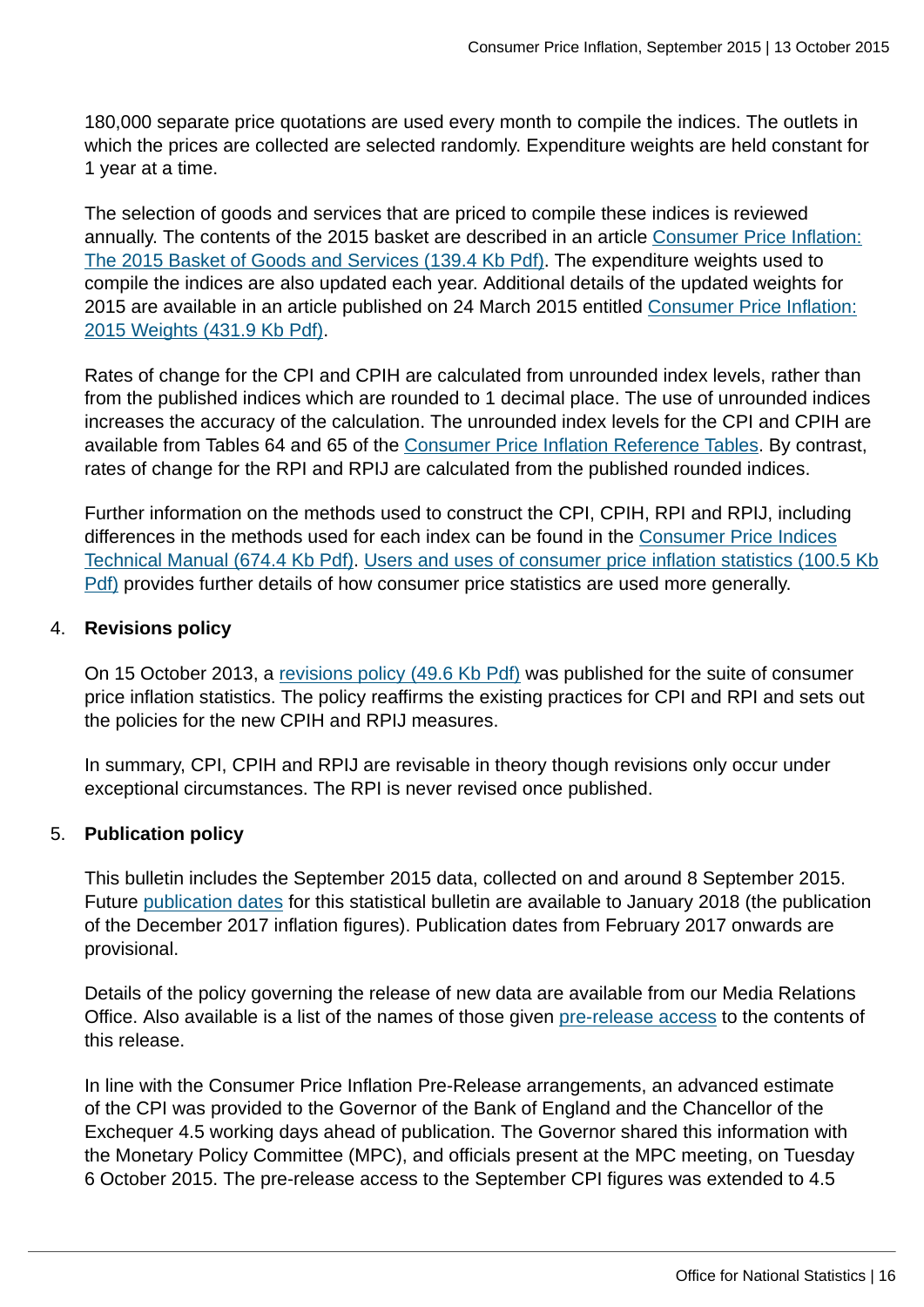working days from 3.5 working days due to the timing of the MPC meeting being moved forward a day.

Consumer price inflation for October 2014 to October 2015 will be published on 17 November 2015.

Follow us on **Twitter** or join us at **Facebook**.

Media contact:

Tel: Luke Croydon + 44 (0) 845 6041858

Out of hours media line + 44 (0) 7867 906553

Email: [media.relations@ons.gsi.gov.uk](mailto:media.relations@ons.gsi.gov.uk)

Statistical contact:

Tel: Richard Campbell +44 (0)1633 651536

Email: [cpi@ons.gsi.gov.uk](mailto:cpi@ons.gsi.gov.uk)

Consumer Price Inflation recorded message (available after 9.45am on release day):

Tel: + 44 (0) 800 0113703

Consumer Price Inflation Enquiries:

Tel: + 44 (0) 1633 456900

6. Details of the policy governing the release of new data are available by visiting [www.statisticsauthority.gov.uk/assessment/code-of-practice/index.html](http://www.statisticsauthority.gov.uk/assessment/code-of-practice/index.html) or from the Media Relations Office email: [media.relations@ons.gsi.gov.uk](mailto:media.relations@ons.gsi.gov.uk)

These National Statistics are produced to high professional standards and released according to the arrangements approved by the UK Statistics Authority.

## **Copyright**

© Crown copyright 2015

You may use or re-use this information (not including logos) free of charge in any format or medium, under the terms of the Open Government Licence. To view this licence, visit www.nationalarchives.gov.uk/doc/open-government-licence/ or write to the Information Policy Team, The National Archives, Kew, London TW9 4DU, or email: [psi@nationalarchives.gsi.gov.uk](mailto:psi@nationalarchives.gsi.gov.uk).

This document is also available on our website at [www.ons.gov.uk.](http://www.ons.gov.uk/)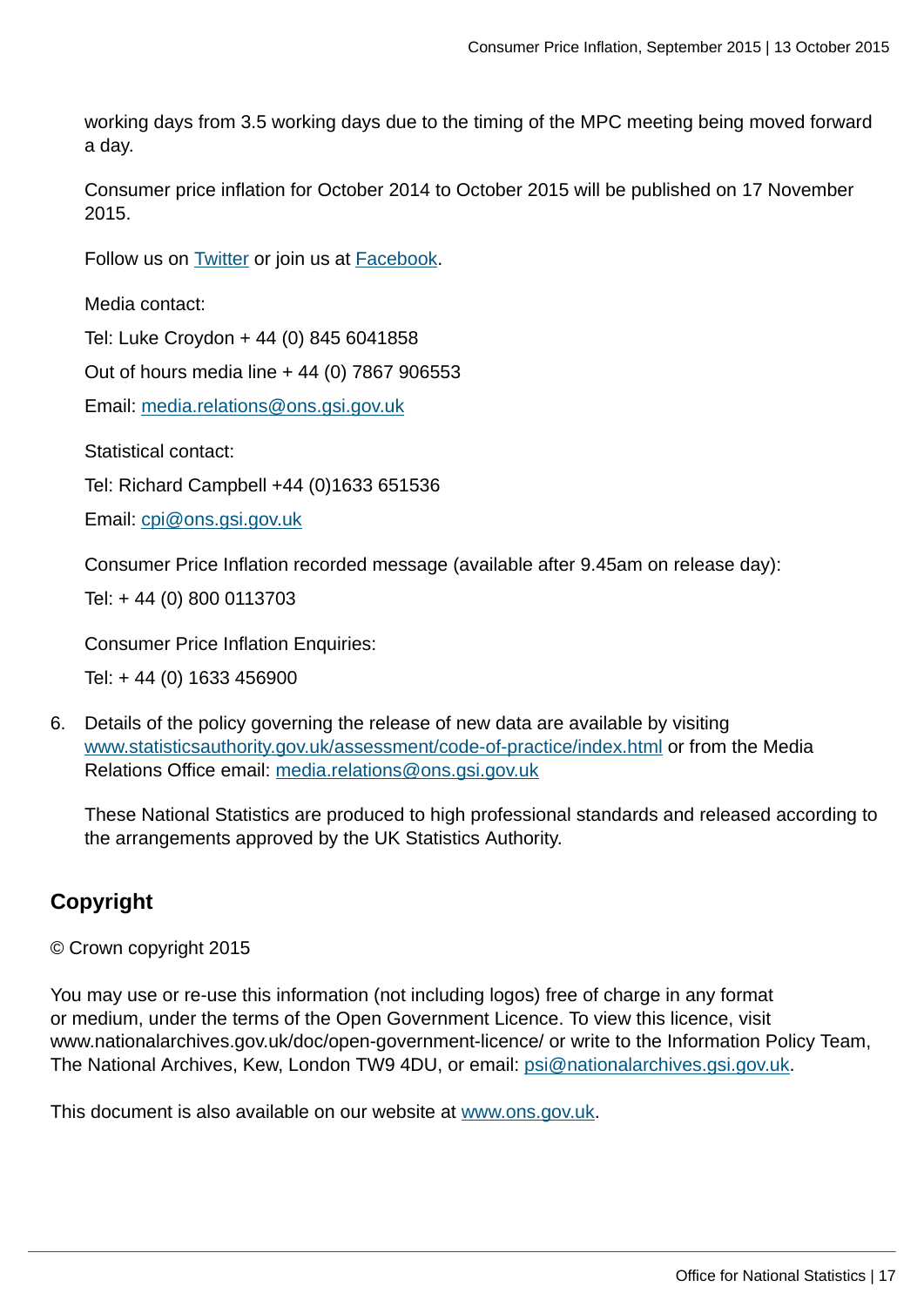## **Statistical contacts**

**Name Phone Department Email** Richard Campbell +44 (0)1633 651536 Prices, ONS [cpi@ons.gsi.gov.uk](mailto:cpi@ons.gsi.gov.uk)

**Next Publication Date:** 17 November 2015

**Issuing Body:** Office for National Statistics

#### **Media Contact Details:**

Telephone: 0845 604 1858 (8.30am-5.30pm Weekdays)

Emergency out of hours (limited service): 07867 906553

Email: [media.relations@ons.gsi.gov.uk](mailto:media.relations@ons.gsi.gov.uk)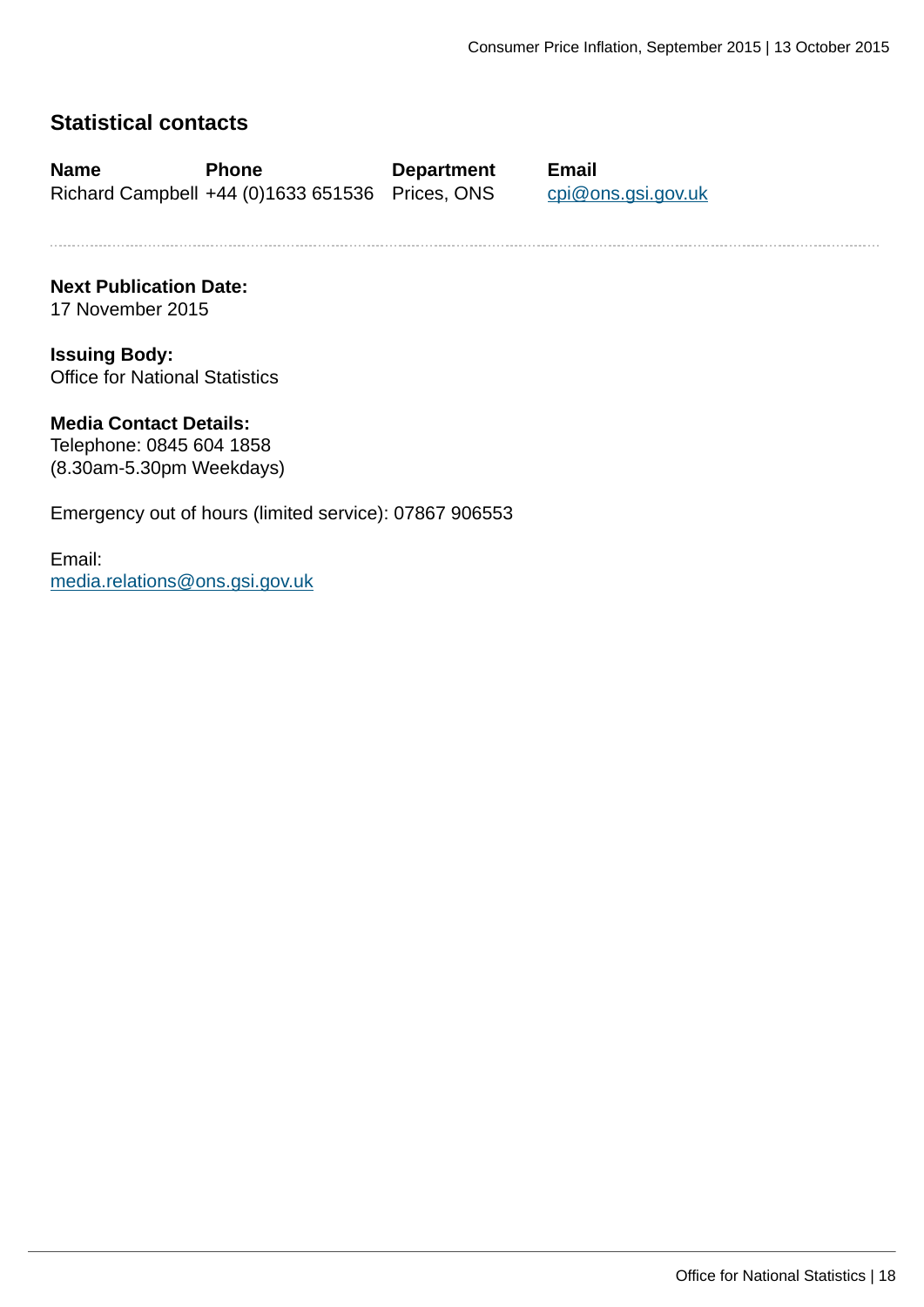## **1 CPI: Detailed figures by division<sup>1</sup>**

|                                     | Food and<br>alcoholic | Alcoholic<br>non- beverages Clothing ity, gas &<br>and | and               | other          | Housing, Furniture,<br>water, household<br>electric- equipment<br>& routine<br>mainte- |                   |                                     | Commun-           | Recreation<br>and |                                | Restaur-<br>ants and | Miscell-<br>aneous<br>goods<br>and | <b>CPI</b><br>(overall   |
|-------------------------------------|-----------------------|--------------------------------------------------------|-------------------|----------------|----------------------------------------------------------------------------------------|-------------------|-------------------------------------|-------------------|-------------------|--------------------------------|----------------------|------------------------------------|--------------------------|
|                                     | beverages             |                                                        | tobacco footwear  | fuels          |                                                                                        |                   | nance Health <sup>2</sup> Transport | ication           |                   | culture Education <sup>2</sup> |                      | hotels services <sup>2</sup>       | index)                   |
| <b>COICOP Division</b>              | 01                    | 02                                                     | 03                | 04             | 05                                                                                     | 06                | 07                                  | 08                | 09                | 10                             | 11                   | 12                                 |                          |
| Weights                             |                       |                                                        |                   |                |                                                                                        |                   |                                     |                   |                   |                                |                      |                                    |                          |
| 2015                                | <b>CHZR</b><br>110    | <b>CHZS</b><br>43                                      | <b>CHZT</b><br>70 | CHZU<br>128    | <b>CHZV</b><br>59                                                                      | <b>CHZW</b><br>25 | <b>CHZX</b><br>149                  | <b>CHZY</b><br>31 | CHZZ<br>147       | CJUU<br>26                     | <b>CJUV</b><br>121   | <b>CJUW</b><br>91                  | CHZQ<br>1 0 0 0          |
| Monthly indices (2005=100)          |                       |                                                        |                   |                |                                                                                        |                   |                                     |                   |                   |                                |                      |                                    |                          |
| 2013 Sep                            | D7BU<br>144.4         | D7BV<br>150.7                                          | D7BW<br>83.7      | D7BX<br>150.7  | D7BY<br>120.1                                                                          | D7BZ<br>127.4     | D7C2<br>137.0                       | D7C3<br>111.7     | D7C4<br>101.7     | <b>D7C5</b><br>205.4           | D7C6<br>130.1        | D7C7<br>120.9                      | D7BT<br>126.8            |
| Oct                                 | 144.6                 | 151.1                                                  | 84.6              | 150.6          | 119.7                                                                                  | 127.2             | 134.9                               | 112.0             | 101.9             | 222.2                          | 130.3                | 120.7                              | 126.9                    |
| Nov                                 | 144.6                 | 151.0                                                  | 85.2              | 150.6          | 119.6                                                                                  | 127.1             | 134.2                               | 111.8             | 102.3             | 222.2                          | 130.5                | 121.0                              | 127.0                    |
| Dec                                 | 145.1                 | 149.2                                                  | 84.4              | 154.0          | 121.6                                                                                  | 127.2             | 135.6                               | 112.2             | 101.9             | 222.2                          | 130.5                | 120.7                              | 127.5                    |
| 2014 Jan                            | 145.4                 | 153.8                                                  | 79.9              | 153.8          | 117.9                                                                                  | 128.0             | 134.7                               | 112.8             | 101.4             | 222.2                          | 130.3                | 120.4                              | 126.7                    |
| Feb                                 | 146.1                 | 152.4                                                  | 80.8              | 153.9          | 120.8                                                                                  | 128.6             | 135.1                               | 113.0             | 102.2             | 222.2                          | 130.8                | 120.7                              | 127.4                    |
| Mar<br>Apr                          | 145.4<br>144.7        | 152.8<br>154.1                                         | 82.2<br>83.0      | 153.7<br>154.6 | 121.1<br>120.1                                                                         | 128.8<br>129.8    | 135.1<br>137.7                      | 113.3<br>113.2    | 102.6<br>102.5    | 222.2<br>222.2                 | 131.4<br>131.6       | 121.1<br>120.6                     | 127.7<br>128.1           |
| May                                 | 143.0                 | 156.4                                                  | 83.0              | 154.7          | 120.7                                                                                  | 129.9             | 136.8                               | 112.6             | 102.9             | 222.2                          | 132.1                | 120.4                              | 128.0                    |
| Jun                                 | 143.2                 | 156.5                                                  | 83.4              | 154.7          | 120.9                                                                                  | 130.0             | 137.6                               | 112.5             | 102.9             | 222.2                          | 132.6                | 120.3                              | 128.3                    |
| Jul                                 | 143.0                 | 155.4                                                  | 78.7              | 155.2          | 119.2                                                                                  | 130.2             | 139.3                               | 112.6             | 102.7             | 222.2                          | 133.1                | 119.8                              | 127.8                    |
| Aug                                 | 142.6                 | 156.9                                                  | 80.7              | 155.3          | 120.3                                                                                  | 130.8             | 140.5                               | 112.5             | 102.6             | 222.2                          | 132.9                | 120.0                              | 128.3                    |
| Sep                                 | 142.4                 | 158.0                                                  | 83.9              | 155.4          | 121.0                                                                                  | 130.5             | 137.1                               | 112.7             | 102.5             | 226.5                          | 133.1                | 120.4                              | 128.4                    |
| Oct<br>Nov                          | 142.5<br>142.2        | 159.0<br>157.0                                         | 84.4<br>85.0      | 155.5<br>155.6 | 119.7<br>119.9                                                                         | 130.0<br>129.7    | 135.6<br>133.9                      | 112.7<br>112.4    | 102.9<br>102.7    | 244.3<br>244.3                 | 133.6<br>133.5       | 120.2<br>120.1                     | 128.5<br>128.2           |
| Dec                                 | 142.6                 | 156.7                                                  | 84.1              | 155.5          | 121.8                                                                                  | 129.9             | 133.7                               | 113.1             | 102.5             | 244.3                          | 133.5                | 120.0                              | 128.2                    |
| 2015 Jan                            | 141.7                 | 158.9                                                  | 81.0              | 155.3          | 118.8                                                                                  | 130.8             | 131.0                               | 113.1             | 101.5             | 244.3                          | 133.3                | 119.9                              | 127.1                    |
| Feb                                 | 141.3                 | 158.2                                                  | 82.1              | 155.3          | 120.4                                                                                  | 131.0             | 131.5                               | 114.0             | 101.4             | 244.3                          | 133.6                | 120.2                              | 127.4                    |
| Mar                                 | 141.1                 | 158.0                                                  | 82.1              | 154.7          | 120.9                                                                                  | 131.5             | 132.5                               | 114.3             | 101.9             | 244.3                          | 134.0                | 120.5                              | 127.6                    |
| Apr                                 | 140.6                 | 158.7                                                  | 82.7              | 155.3          | 119.4                                                                                  | 132.4             | 133.9                               | 114.3             | 102.1             | 244.3                          | 134.3                | 120.5                              | 128.0                    |
| May<br>Jun                          | 140.4<br>140.1        | 159.9<br>160.1                                         | 83.1<br>82.8      | 155.3<br>155.4 | 120.1<br>120.5                                                                         | 132.8<br>132.0    | 134.7<br>135.0                      | 114.0<br>113.7    | 101.9<br>101.9    | 244.3<br>244.3                 | 134.6<br>135.1       | 120.3<br>120.5                     | 128.2<br>128.2           |
| Jul                                 | 139.1                 | 158.4                                                  | 80.0              | 155.8          | 118.8                                                                                  | 133.2             | 136.6                               | 114.1             | 102.0             | 244.3                          | 135.3                | 120.6                              | 128.0                    |
| Aug                                 | 139.2                 | 160.1                                                  | 81.2              | 155.9          | 120.8                                                                                  | 133.1             | 136.8                               | 113.8             | 101.7             | 244.3                          | 135.3                | 121.0                              | 128.4                    |
| Sep                                 | 139.2                 | 160.2                                                  | 83.5              | 155.6          | 121.7                                                                                  | 133.1             | 133.4                               | 114.3             | 101.7             | 247.2                          | 135.5                | 121.1                              | 128.2                    |
| Percentage change on a year earlier |                       |                                                        |                   |                |                                                                                        |                   |                                     |                   |                   |                                |                      |                                    |                          |
|                                     | D7G8                  | D7G9                                                   | D7GA              | D7GB           | D7GC                                                                                   | D7GD              | D7GE                                | D7GF              | D7GG              | D7GH                           | D7GI                 | D7GJ                               | <b>D7G7</b>              |
| 2013 Sep                            | 4.3                   | 5.4                                                    | 1.1               | 4.2            | 0.7                                                                                    | 2.9               | 1.1                                 | 2.6               | 0.9               | 21.4                           | 2.6                  | 0.9                                | 2.7                      |
| Oct                                 | 3.9                   | 5.4                                                    | 1.0               | 4.1            | 1.0                                                                                    | 2.6               | $-0.3$                              | 2.7               | 0.7               | 10.3                           | 2.8                  | 0.7                                | 2.2                      |
| Nov<br>Dec                          | 2.8<br>1.9            | 5.8<br>5.8                                             | 1.1<br>1.6        | 3.4<br>3.7     | 1.0<br>1.4                                                                             | 2.5<br>2.5        | 0.2<br>0.5                          | 2.8<br>3.3        | 1.1<br>0.8        | 10.3<br>10.3                   | 2.3<br>2.3           | 0.5<br>0.3                         | 2.1<br>2.0               |
|                                     |                       |                                                        |                   |                |                                                                                        |                   |                                     |                   |                   |                                |                      |                                    |                          |
| 2014 Jan<br>Feb                     | 2.0                   | 4.5                                                    | 1.7<br>0.8        | 3.6<br>3.2     | 0.6                                                                                    | 2.9               | 0.5<br>$-0.4$                       | 2.8<br>2.0        | 0.4<br>0.7        | 10.3                           | 2.2<br>2.3           | 0.7                                | 1.9<br>1.7               |
| Mar                                 | 1.8<br>1.7            | 4.1<br>5.0                                             | 0.2               | 3.1            | 1.6<br>1.1                                                                             | 3.4<br>3.4        | $-1.0$                              | 2.3               | 0.6               | 10.3<br>10.3                   | 2.6                  | 0.8<br>0.9                         | 1.6                      |
| Apr                                 | 0.5                   | 3.5                                                    | 1.2               | 3.0            | 1.5                                                                                    | 2.9               | 1.6                                 | 1.9               | 0.5               | 10.3                           | 2.3                  | 0.3                                | 1.8                      |
| May                                 | $-0.6$                | 4.6                                                    | $-0.1$            | 3.2            | 0.9                                                                                    | 3.1               | 0.4                                 | 1.0               | 1.1               | 10.3                           | 2.3                  | 0.3                                | 1.5                      |
| Jun                                 | $\qquad \qquad -$     | 5.0                                                    | 2.4               | 3.2            | 1.6                                                                                    | 3.1               | 0.9                                 | 0.9               | 1.3               | 10.3                           | 2.6                  | $\overline{\phantom{0}}$           | 1.9                      |
| Jul                                 | $-0.4$                | 3.6                                                    | $-0.2$            | 3.2            | 1.1                                                                                    | 2.6               | 1.3                                 | 0.7               | 1.5               | 10.3                           | 2.8                  | $-0.6$                             | 1.6                      |
| Aug                                 | $-1.1$                | 4.6                                                    | 0.4               | 3.2            | 0.4                                                                                    | 2.9               | 1.2                                 | 0.8               | 1.4               | 10.3                           | 2.6                  | $-0.4$                             | 1.5                      |
| Sep<br>Oct                          | $-1.4$<br>$-1.4$      | 4.9<br>5.2                                             | 0.2<br>$-0.2$     | 3.1<br>3.2     | 0.8<br>0.1                                                                             | 2.5<br>2.2        | 0.1<br>0.5                          | 0.9<br>0.6        | 0.7<br>1.0        | 10.3<br>10.0                   | 2.3<br>2.5           | $-0.5$<br>$-0.3$                   | 1.2<br>1.3               |
| Nov                                 | $-1.7$                | 4.0                                                    | $-0.2$            | 3.3            | 0.3                                                                                    | 2.0               | $-0.2$                              | 0.5               | 0.3               | 10.0                           | 2.4                  | $-0.8$                             | 1.0                      |
| Dec                                 | $-1.7$                | 5.0                                                    | $-0.3$            | 1.0            | 0.2                                                                                    | 2.1               | $-1.4$                              | 0.7               | 0.6               | 10.0                           | 2.3                  | $-0.6$                             | 0.5                      |
| 2015 Jan                            | $-2.5$                | 3.3                                                    | 1.4               | 1.0            | 0.8                                                                                    | 2.2               | $-2.8$                              | 0.2               | 0.1               | 10.0                           | 2.4                  | $-0.4$                             | 0.3                      |
| Feb                                 | $-3.3$                | 3.8                                                    | 1.7               | 0.9            | $-0.3$                                                                                 | 1.8               | $-2.7$                              | 0.9               | $-0.8$            | 10.0                           | 2.2                  | $-0.4$                             |                          |
| Mar                                 | $-3.0$                | 3.4                                                    | $-0.2$            | 0.7            | $-0.2$                                                                                 | 2.1               | $-1.9$                              | 0.9               | $-0.7$            | 10.0                           | 2.0                  | $-0.5$                             | $\overline{\phantom{0}}$ |
| Apr<br>May                          | $-2.8$<br>$-1.8$      | 3.0<br>2.2                                             | $-0.4$<br>0.2     | 0.5<br>0.4     | $-0.5$<br>$-0.5$                                                                       | 2.0<br>2.2        | $-2.8$<br>$-1.5$                    | 1.0<br>1.2        | $-0.4$<br>$-1.0$  | 10.0<br>10.0                   | 2.0<br>1.9           | $-0.1$<br>$-0.1$                   | $-0.1$<br>0.1            |
| Jun                                 | $-2.2$                | 2.3                                                    | $-0.8$            | 0.4            | $-0.3$                                                                                 | 1.6               | $-1.8$                              | 1.1               | $-1.0$            | 10.0                           | 1.9                  | 0.1                                | $\overline{\phantom{0}}$ |
| Jul                                 | $-2.7$                | 1.9                                                    | 1.7               | 0.4            | $-0.3$                                                                                 | 2.3               | $-1.9$                              | 1.3               | $-0.6$            | 10.0                           | 1.6                  | 0.7                                | 0.1                      |
| Aug                                 | $-2.4$                | 2.1                                                    | 0.6               | 0.4            | 0.4                                                                                    | 1.8               | $-2.6$                              | 1.1               | $-0.9$            | 10.0                           | 1.8                  | 0.8                                |                          |
| Sep                                 | $-2.3$                | 1.4                                                    | $-0.6$            | 0.1            | 0.5                                                                                    | 2.0               | $-2.7$                              | 1.4               | $-0.8$            | 9.1                            | 1.8                  | 0.6                                | $-0.1$                   |

**Key:** - zero or negligible

*Source: Office for National Statistics*

1 More detailed CPI data are available at http://www.ons.gov.uk

2 The coverage of these categories was extended in January 2000; further extensions to coverage came into effect in January 2001 for health and miscellaneous goods and services; the coverage of miscellaneous goods and services was further extended with effect from January 2002.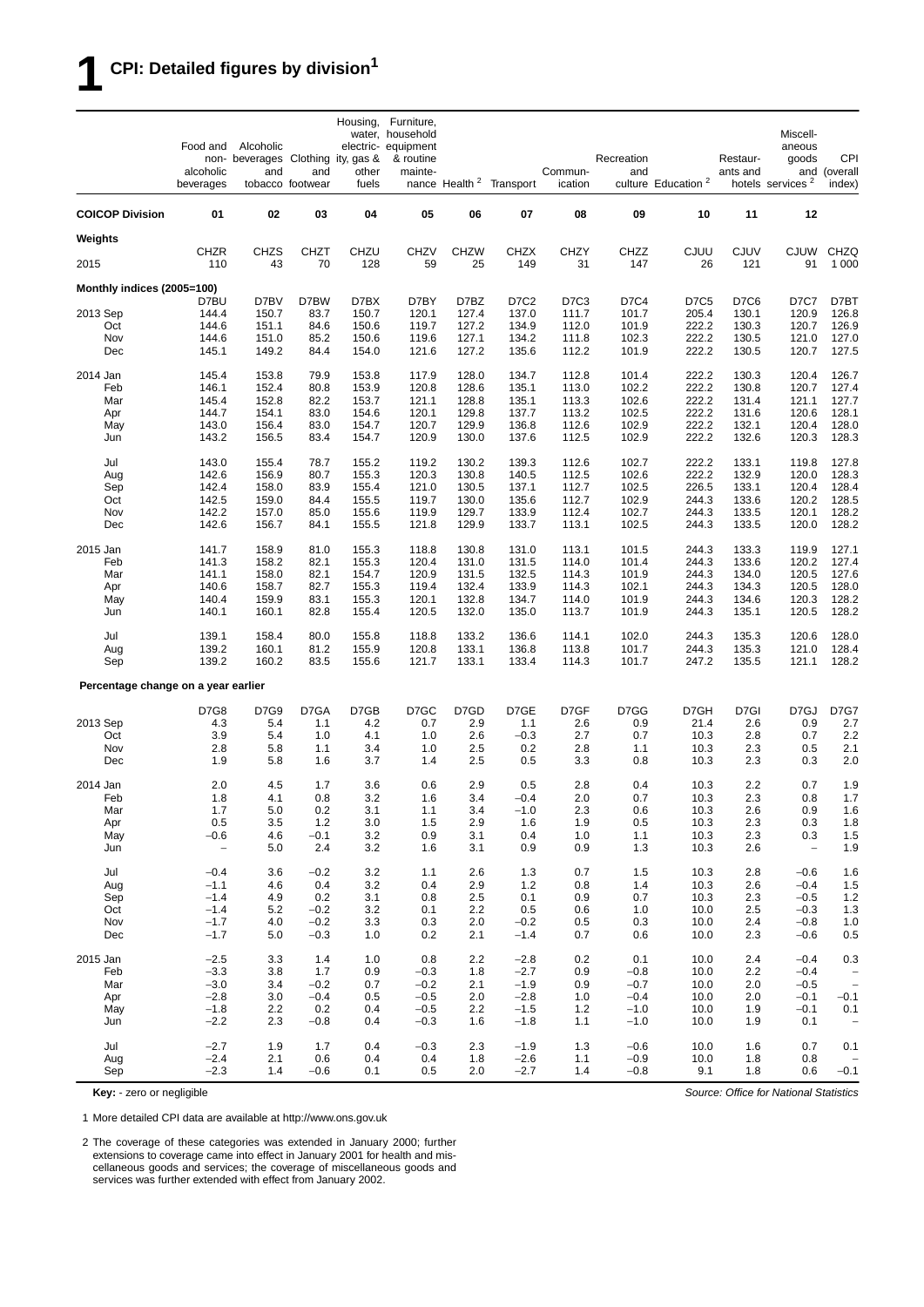## **2 CPI, CPIH, RPI and RPIJ Indices: the latest three years<sup>1</sup>**

|          | CPI                   |                                           | CPIH (NOT NATIONAL STATISTICS <sup>2</sup> ) |                                           | RPI (NOT NATIONAL STATISTICS <sup>3</sup> ) | <b>RPIJ</b>                               |                       |                                           |  |  |
|----------|-----------------------|-------------------------------------------|----------------------------------------------|-------------------------------------------|---------------------------------------------|-------------------------------------------|-----------------------|-------------------------------------------|--|--|
|          | Index<br>$(2005=100)$ | Percentage<br>change<br>over<br>12 months | Index<br>$(2005=100)$                        | Percentage<br>change<br>over<br>12 months | Index<br>(Jan 13,<br>$1987 = 100$           | Percentage<br>change<br>over<br>12 months | Index<br>$(1987=100)$ | Percentage<br>change<br>over<br>12 months |  |  |
|          |                       |                                           |                                              |                                           |                                             |                                           |                       |                                           |  |  |
|          | D7BT                  | <b>D7G7</b>                               | L522                                         | L55O                                      | <b>CHAW</b>                                 | <b>CZBH</b>                               | KVR8                  | KVR9                                      |  |  |
| 2012 Sep | 123.5                 | 2.2                                       | 121.4                                        | 2.1<br>2.5                                | 244.2                                       | 2.6                                       | 229.2                 | 2.0                                       |  |  |
| Oct      | 124.2                 | 2.7                                       | 122.0                                        |                                           | 245.6                                       | 3.2                                       | 230.5                 | 2.6                                       |  |  |
| Nov      | 124.4                 | $2.7\,$                                   | 122.1                                        | 2.5                                       | 245.6                                       | 3.0                                       | 230.5                 | 2.4                                       |  |  |
| Dec      | 125.0                 | 2.7                                       | 122.6                                        | 2.5                                       | 246.8                                       | 3.1                                       | 231.5                 | 2.5                                       |  |  |
| 2013 Jan | 124.4                 | 2.7                                       | 122.1                                        | 2.5                                       | 245.8                                       | 3.3                                       | 230.6                 | 2.7                                       |  |  |
| Feb      | 125.2                 | $2.8\,$                                   | 122.8                                        | 2.5                                       | 247.6                                       | 3.2                                       | 231.7                 | 2.6                                       |  |  |
| Mar      | 125.6                 | 2.8                                       | 123.2                                        | 2.6                                       | 248.7                                       | 3.3                                       | 232.6                 | 2.7                                       |  |  |
| Apr      | 125.9                 | 2.4                                       | 123.4                                        | 2.2                                       | 249.5                                       | 2.9                                       | 233.2                 | 2.3                                       |  |  |
| May      | 126.1                 | 2.7                                       | 123.7                                        | 2.4                                       | 250.0                                       | 3.1                                       | 233.5                 | 2.5                                       |  |  |
| Jun      | 125.9                 | 2.9                                       | 123.5                                        | 2.6                                       | 249.7                                       | 3.3                                       | 233.2                 | 2.7                                       |  |  |
| Jul      | 125.8                 | 2.8                                       | 123.5                                        | 2.5                                       | 249.7                                       | 3.1                                       | 233.2                 | 2.6                                       |  |  |
| Aug      | 126.4                 | 2.7                                       | 123.9                                        | 2.4                                       | 251.0                                       | 3.3                                       | 234.2                 | 2.6                                       |  |  |
| Sep      | 126.8                 | 2.7                                       | 124.3                                        | 2.4                                       | 251.9                                       | 3.2                                       | 235.0                 | $2.\overline{5}$                          |  |  |
| Oct      | 126.9                 | 2.2                                       | 124.4                                        | 2.0                                       | 251.9                                       | 2.6                                       | 234.9                 | 1.9                                       |  |  |
| Nov      | 127.0                 | 2.1                                       | 124.5                                        | 1.9                                       |                                             | 2.6                                       | 235.1                 |                                           |  |  |
|          |                       | 2.0                                       |                                              |                                           | 252.1                                       |                                           |                       | 2.0                                       |  |  |
| Dec      | 127.5                 |                                           | 125.0                                        | 1.9                                       | 253.4                                       | 2.7                                       | 236.2                 | 2.0                                       |  |  |
| 2014 Jan | 126.7                 | 1.9                                       | 124.3                                        | 1.8                                       | 252.6                                       | 2.8                                       | 235.4                 | 2.1                                       |  |  |
| Feb      | 127.4                 | 1.7                                       | 124.9                                        | 1.6                                       | 254.2                                       | 2.7                                       | 236.3                 | 2.0                                       |  |  |
| Mar      | 127.7                 | 1.6                                       | 125.1                                        | 1.5                                       | 254.8                                       | 2.5                                       | 236.7                 | 1.8                                       |  |  |
| Apr      | 128.1                 | 1.8                                       | 125.5                                        | 1.7                                       | 255.7                                       | 2.5                                       | 237.4                 | 1.8                                       |  |  |
| May      | 128.0                 | 1.5                                       | 125.5                                        | 1.5                                       | 255.9                                       | 2.4                                       | 237.5                 | 1.7                                       |  |  |
| Jun      | 128.3                 | 1.9                                       | 125.7                                        | 1.8                                       | 256.3                                       | 2.6                                       | 237.8                 | 2.0                                       |  |  |
| Jul      | 127.8                 | 1.6                                       | 125.4                                        | 1.6                                       | 256.0                                       | 2.5                                       | 237.5                 | 1.8                                       |  |  |
| Aug      | 128.3                 | 1.5                                       | 125.9                                        | 1.5                                       | 257.0                                       | 2.4                                       | 238.3                 | 1.8                                       |  |  |
| Sep      | 128.4                 | 1.2                                       | 125.9                                        | 1.3                                       | 257.6                                       | 2.3                                       | 238.8                 | 1.6                                       |  |  |
| Oct      | 128.5                 | 1.3                                       | 126.1                                        | 1.3                                       | 257.7                                       | 2.3                                       | 238.9                 | 1.7                                       |  |  |
| Nov      | 128.2                 | 1.0                                       | 125.8                                        | 1.1                                       | 257.1                                       | 2.0                                       | 238.3                 | 1.4                                       |  |  |
| Dec      | 128.2                 | 0.5                                       | 125.9                                        | 0.7                                       | 257.5                                       | 1.6                                       | 238.6                 | 1.0                                       |  |  |
| 2015 Jan | 127.1                 | 0.3                                       | 125.0                                        | 0.5                                       | 255.4                                       | 1.1                                       | 236.5                 |                                           |  |  |
|          |                       |                                           |                                              |                                           |                                             |                                           |                       | 0.5                                       |  |  |
| Feb      | 127.4                 |                                           | 125.3                                        | 0.3                                       | 256.7                                       | 1.0                                       | 237.2                 | 0.4                                       |  |  |
| Mar      | 127.6                 | $\overline{\phantom{0}}$                  | 125.5                                        | 0.3                                       | 257.1                                       | 0.9                                       | 237.4                 | $0.3$<br>$0.3$                            |  |  |
| Apr      | 128.0                 | $-0.1$                                    | 125.8                                        | 0.2                                       | 258.0                                       | 0.9                                       | 238.0                 |                                           |  |  |
| May      | 128.2                 | 0.1                                       | 126.0                                        | 0.4                                       | 258.5                                       | 1.0                                       | 238.5                 | 0.4                                       |  |  |
| Jun      | 128.2                 | $\overline{a}$                            | 126.1                                        | 0.3                                       | 258.9                                       | 1.0                                       | 238.7                 | 0.4                                       |  |  |
| Jul      | 128.0                 | 0.1                                       | 126.0                                        | 0.4                                       | 258.6                                       | 1.0                                       | 238.4                 | 0.4                                       |  |  |
| Aug      | 128.4                 |                                           | 126.3                                        | 0.3                                       | 259.8                                       | 1.1                                       | 239.4                 | 0.5                                       |  |  |
| Sep      | 128.2                 | $-0.1$                                    | 126.2                                        | 0.2                                       | 259.6                                       | 0.8                                       | 239.1                 | 0.1                                       |  |  |

Key: - zero or negligible

1 More detailed CPI, CPIH, RPI and RPIJ data are available at: http://www.ons.gov.uk

2 The National Statistics status of CPIH has been discontinued pending work to investigate and improve the method for measuring owner occupiers' housing costs in this index. The improvements from the resulting development work were introduced as part of the February 2015 dataset with the historical series revised back to 2005.

3 In accordance with the Statistics and Registration Service Act 2007, the Retail Prices Index and its derivatives have been assessed against the code of Practice for Official Statistics and found not to meet the required standards for designation as National Statistics. A full report can be found at: http://www.statisticsauthority.gov.uk/

*Source: Office for National Statistics*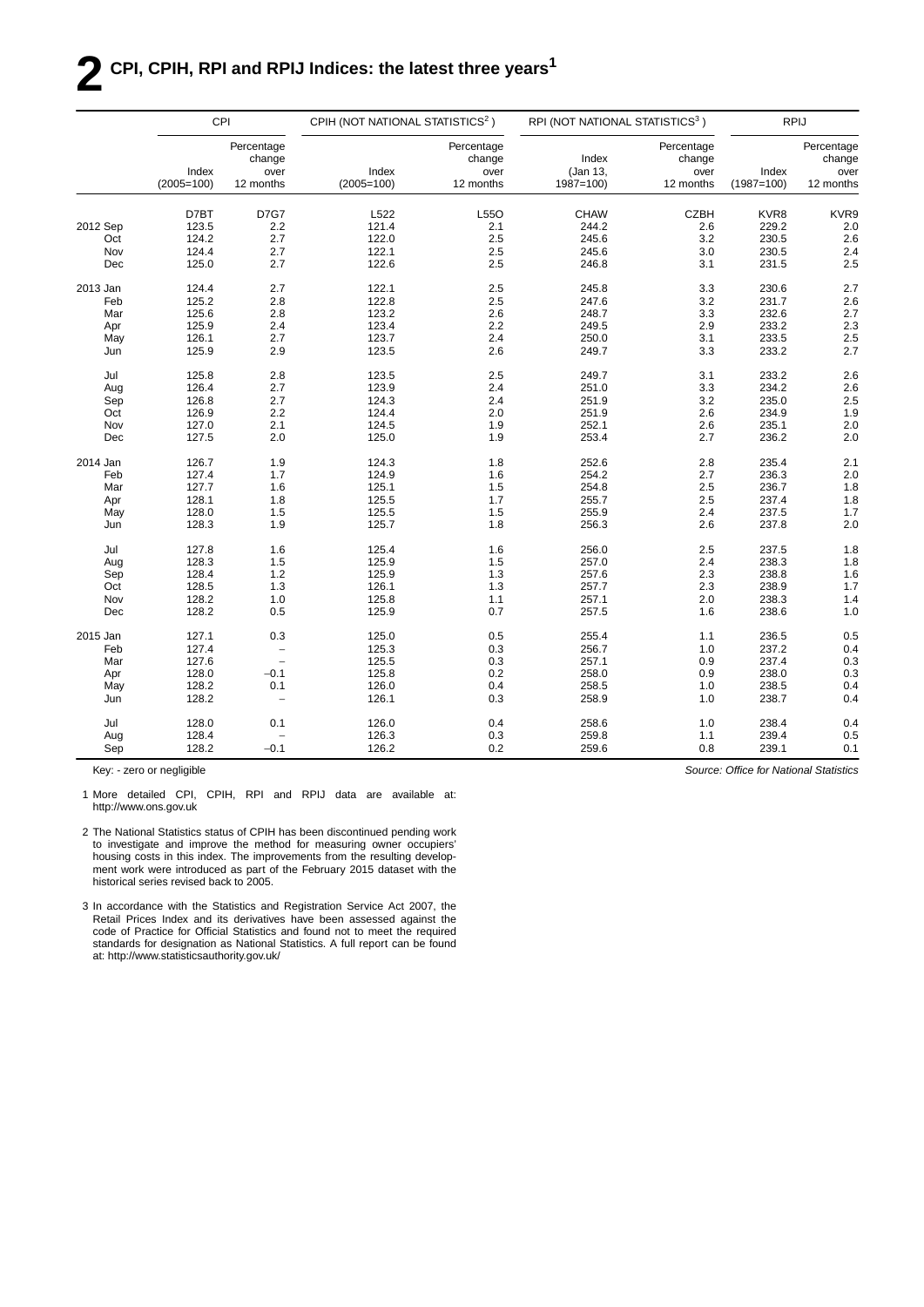|          |                                                                                                    | Weights Index (2005=100) |                | Percentage change<br>over 1 month | Percentage change<br>over 12 months           |                                                      |                                                                                                                                               |                           |                          |                 |                                                                                                                 |                   |                        |                          |               |
|----------|----------------------------------------------------------------------------------------------------|--------------------------|----------------|-----------------------------------|-----------------------------------------------|------------------------------------------------------|-----------------------------------------------------------------------------------------------------------------------------------------------|---------------------------|--------------------------|-----------------|-----------------------------------------------------------------------------------------------------------------|-------------------|------------------------|--------------------------|---------------|
|          |                                                                                                    | 2015                     | 2014<br>Sep    | 2015<br>Sep                       | 2014<br>Sep                                   | Sep                                                  |                                                                                                                                               |                           |                          |                 | Jan Feb Mar Apr May Jun                                                                                         |                   |                        | Jul Aug Sep              |               |
|          | <b>CPI (Overall Index)</b>                                                                         | 1 000                    | 128.4          | 128.2                             | $\overline{\phantom{m}}$                      | $-0.1$                                               | 0.3                                                                                                                                           |                           | $\overline{\phantom{0}}$ | $-0.1$          | 0.1                                                                                                             | $\qquad \qquad -$ | 0.1                    | $\overline{a}$           | $-0.1$        |
| 01       | Food and non-alcoholic beverages                                                                   | 110                      | 142.4          | 139.2                             | $-0.2$                                        | $-$                                                  | $-2.5$                                                                                                                                        |                           |                          |                 | $-3.3$ $-3.0$ $-2.8$ $-1.8$ $-2.2$ $-2.7$ $-2.4$ $-2.3$                                                         |                   |                        |                          |               |
| 02<br>03 | Alcoholic beverages and tobacco<br>Clothing and footwear                                           | 43<br>70                 | 158.0<br>83.9  | 160.2<br>83.5                     | 0.7<br>4.0                                    | $\overline{\phantom{0}}$<br>2.8                      | 3.3<br>1.4                                                                                                                                    | 3.8                       | 3.4<br>$1.7 - 0.2 - 0.4$ | 3.0             | 2.2                                                                                                             | 2.3<br>$0.2 -0.8$ | 1.9<br>1.7             | 2.1<br>0.6               | 1.4<br>$-0.6$ |
| 04       | Housing, water, electricity, gas and other fuels                                                   | 128                      | 155.4          | 155.6                             | 0.1                                           | $-0.2$                                               | 1.0                                                                                                                                           | 0.9                       | 0.7                      | 0.5             | 0.4                                                                                                             | 0.4               | 0.4                    | 0.4                      | 0.1           |
| 05       | Furniture, household equipment and maintenance                                                     | 59                       | 121.0          | 121.7                             | 0.6                                           | 0.7                                                  |                                                                                                                                               |                           |                          |                 | $0.8 -0.3 -0.2 -0.5 -0.5 -0.3 -0.3$                                                                             |                   |                        | 0.4                      | 0.5           |
| 06       | Health                                                                                             | 25                       | 130.5          | 133.1                             | $-0.2$                                        | $\qquad \qquad -$                                    | 2.2                                                                                                                                           | 1.8                       | 2.1                      | 2.0             | 2.2                                                                                                             | 1.6               | 2.3                    | 1.8                      | 2.0           |
| 07<br>08 | Transport<br>Communication                                                                         | 149<br>31                | 137.1<br>112.7 | 133.4<br>114.3                    | $-2.4$<br>0.1                                 | $-2.5$<br>0.4                                        | 0.2                                                                                                                                           | 0.9                       | 0.9                      | 1.0             | $-2.8$ $-2.7$ $-1.9$ $-2.8$ $-1.5$ $-1.8$ $-1.9$<br>1.2                                                         | 1.1               | 1.3                    | $-2.6$<br>1.1            | $-2.7$<br>1.4 |
| 09       | Recreation and culture                                                                             | 147                      | 102.5          | 101.7                             | $-0.1$                                        | $\overline{\phantom{0}}$                             |                                                                                                                                               |                           |                          |                 | $0.1 - 0.8 - 0.7 - 0.4 - 1.0 - 1.0 - 0.6 - 0.9 - 0.8$                                                           |                   |                        |                          |               |
| 10       | Education                                                                                          | 26                       | 226.5          | 247.2                             | 1.9                                           | 1.2                                                  |                                                                                                                                               |                           |                          |                 |                                                                                                                 |                   |                        |                          | 9.1           |
| 11<br>12 | Restaurants and hotels<br>Miscellaneous goods and services                                         | 121<br>91                | 133.1<br>120.4 | 135.5<br>121.1                    | 0.2<br>0.3                                    | 0.2                                                  | 2.4<br>$-$ -0.4 -0.4 -0.5 -0.1 -0.1                                                                                                           | 2.2                       | 2.0                      | 2.0             | 1.9                                                                                                             | 1.9<br>0.1        | 1.6<br>0.7             | 1.8<br>0.8               | 1.8<br>0.6    |
|          | All goods                                                                                          | 532<br>468               | 121.8<br>136.7 | 118.9<br>140.1                    | 0.5<br>$-0.5$                                 |                                                      | 0.1 $-1.5$ $-2.0$ $-2.1$ $-2.0$ $-1.8$ $-2.0$ $-1.8$ $-2.0$ $-2.4$<br>2.4                                                                     | 2.4                       | 2.4                      | 2.0             | 2.3                                                                                                             | 2.2               | 2.4                    |                          | 2.5           |
|          | All services<br>All items CPI excluding Energy, food, alcoholic beverages<br>and tobacco           | 771                      | 120.7          | 121.9                             | 0.1                                           | -0.3<br>0.1                                          | 1.4                                                                                                                                           | 1.2                       | 1.0                      | 0.8             | 0.9                                                                                                             | 0.8               | 1.2                    | 2.3<br>1.0               | 1.0           |
|          | 01.1 Food                                                                                          | 97                       | 142.8          | 139.2                             | $-0.2$                                        |                                                      | 0.1 $-2.8$ $-3.4$ $-3.2$ $-3.0$ $-1.8$ $-2.2$ $-2.7$ $-2.8$ $-2.5$                                                                            |                           |                          |                 |                                                                                                                 |                   |                        |                          |               |
|          | 01.1.1 Bread and cereals                                                                           | 16                       | 140.7          | 137.7                             | $-1.3$                                        |                                                      | $0.1 -2.3 -3.1 -3.0 -3.7 -2.1 -4.3 -2.5 -3.5$                                                                                                 |                           |                          |                 |                                                                                                                 |                   |                        |                          | $-2.2$        |
|          | 01.1.2 Meat<br>01.1.3 Fish                                                                         | 22<br>$\overline{4}$     | 141.7<br>158.4 | 136.5<br>154.7                    | 0.4<br>$-3.5$                                 | $-0.3$                                               | $0.4$ -1.7 -2.4 -3.0 -2.8 -2.4 -2.6 -2.6 -3.7 -3.7                                                                                            |                           |                          |                 | $1.1$ $-1.3$ $-2.2$ $-1.9$ $-4.1$ $-2.2$ $-5.0$ $-5.5$ $-2.4$                                                   |                   |                        |                          |               |
|          | 01.1.4 Milk, cheese and eggs                                                                       | 14                       | 136.4          | 129.0                             | 1.1                                           |                                                      | $-0.7$ $-3.5$ $-5.7$ $-3.6$ $-3.3$ $-3.2$ $-2.5$ $-4.7$ $-3.7$ $-5.5$                                                                         |                           |                          |                 |                                                                                                                 |                   |                        |                          |               |
|          | 01.1.5 Oils and fats                                                                               | 2                        | 157.5          | 163.6                             | $-1.3$                                        |                                                      | $7.0 -3.3 -2.7 -7.6 -7.8 -3.2 -9.1 -8.0 -4.3$                                                                                                 |                           |                          |                 |                                                                                                                 |                   |                        |                          | 3.8           |
|          | 01.1.6 Fruit<br>01.1.7 Vegetables including potatoes and tubers                                    | 10<br>14                 | 137.6<br>140.4 | 137.8<br>137.1                    | $-0.1$<br>$\overline{\phantom{m}}$            |                                                      | $0.3 -0.1$ $0.7 -1.0 -0.9$ 1.0 1.5 0.5 -0.3<br>$0.6$ $-7.9$ $-7.6$ $-6.1$ $-4.4$ $-1.9$ $-1.7$ $-3.3$ $-2.9$ $-2.4$                           |                           |                          |                 |                                                                                                                 |                   |                        |                          | 0.2           |
|          | 01.1.8 Sugar, jam, syrups, chocolate and confectionery                                             | 12                       | 154.7          | 153.3                             | 0.2                                           |                                                      | $-0.4$ $-0.5$ $-1.8$ $-0.3$ $-1.0$ $1.5$ $-0.7$ $-0.8$ $-0.2$ $-0.9$                                                                          |                           |                          |                 |                                                                                                                 |                   |                        |                          |               |
|          | 01.1.9 Food products (nec)                                                                         | 3                        | 129.2          | 125.8                             | -0.9                                          | $-1.5$                                               | $-7.3$ $-5.5$ $-5.8$ $-5.1$ $-5.8$ $-2.6$ $-4.3$ $-2.1$ $-2.7$                                                                                |                           |                          |                 |                                                                                                                 |                   |                        |                          |               |
|          | 01.2 Non-alcoholic beverages                                                                       | 13                       | 140.5          | 139.8                             | $-0.2$                                        |                                                      | $-0.9$ $-0.8$ $-2.3$ $-1.6$ $-1.8$ $-2.3$ $-2.1$ $-2.6$                                                                                       |                           |                          |                 |                                                                                                                 |                   |                        |                          | $0.1 - 0.5$   |
|          | 01.2.1 Coffee, tea and cocoa<br>01.2.2 Mineral waters, soft drinks and juices                      | 3<br>10                  | 149.7<br>137.5 | 147.2<br>137.2                    | $-0.2$<br>$-0.2$                              |                                                      | $0.8$ -2.9 -0.7 -3.1 -1.3 -4.2 -1.8 -2.7 -2.6 -1.6<br>$-1.4$ $-0.2$ $-2.7$ $-1.1$ $-2.0$ $-1.7$ $-2.2$ $-2.5$                                 |                           |                          |                 |                                                                                                                 |                   |                        |                          | $0.9 - 0.2$   |
|          | 02.1 Alcoholic beverages                                                                           | 19                       | 128.6          | 125.6                             | 0.2                                           |                                                      | $-0.2$ $-1.9$ $-1.2$ $-2.0$ $-1.6$ $-2.7$ $-2.2$ $-2.4$ $-1.9$ $-2.3$                                                                         |                           |                          |                 |                                                                                                                 |                   |                        |                          |               |
|          | 02.1.1 Spirits                                                                                     | 5                        | 134.7          | 135.3                             | $-0.9$                                        |                                                      | $2.1 -2.0$                                                                                                                                    |                           | $3.0 -0.6 -0.6$          |                 |                                                                                                                 |                   | $0.6 -3.9 -0.2 -2.6$   |                          | 0.5           |
|          | 02.1.2 Wine<br>02.1.3 Beer                                                                         | 9<br>5                   | 131.4<br>115.2 | 127.4<br>110.5                    | 0.2<br>1.8                                    | $-2.3$<br>1.1                                        |                                                                                                                                               |                           |                          |                 | $1.0 -1.7 -2.5 -0.9 -3.2 -0.6 -3.4 -0.6 -3.0$<br>$-6.8$ $-4.7$ $-2.3$ $-3.7$ $-5.2$ $-3.2$ $-2.6$ $-3.4$ $-4.0$ |                   |                        |                          |               |
|          | 02.2 Tobacco                                                                                       | 24                       | 182.6          | 190.2                             | 1.0                                           | 0.2                                                  | 7.3                                                                                                                                           | 7.6                       | 7.5                      | 6.4             | 5.9                                                                                                             | 5.7               | 5.2                    | 5.0                      | 4.1           |
|          | 03.1 Clothing                                                                                      | 60                       | 83.7           | 83.3                              | 4.3                                           | 3.1                                                  | 1.6                                                                                                                                           |                           | $1.7 - 0.5 - 0.3$        |                 |                                                                                                                 | $0.3 - 0.8$       | 2.3                    |                          | $0.7 - 0.4$   |
|          | 03.1.2 Garments<br>03.1.3 Other clothing and clothing accessories                                  | 54<br>5                  | 82.2<br>100.0  | 81.6<br>100.8                     | 4.5<br>3.3                                    | 3.3<br>1.3                                           | 1.5<br>2.5                                                                                                                                    | 1.8<br>0.9                | $-0.7 -0.6$<br>1.3       | 1.4             | 1.2                                                                                                             | $0.2 -1.0$<br>0.4 | 2.4<br>0.8             | 0.5<br>2.8               | $-0.6$<br>0.8 |
|          | 03.1.4 Cleaning, repair and hire of clothing                                                       | $\mathcal I$             | 130.0          | 132.8                             | 0.1                                           | -0.1                                                 | 2.3                                                                                                                                           | 2.3                       | 2.4                      | 2.5             | 2.5                                                                                                             | 2.6               | 2.2                    | 2.3                      | 2.1           |
|          | 03.2 Footwear including repairs                                                                    | 10                       | 84.6           | 83.5                              | 2.0                                           | 1.0                                                  | 0.3                                                                                                                                           | 1.3                       |                          |                 | $1.5 -1.1 -0.5 -1.0 -2.0 -0.4 -1.3$                                                                             |                   |                        |                          |               |
|          | 04.1 Actual rentals for housing                                                                    | 72                       | 126.9          | 130.7                             | 0.1                                           | 0.2                                                  | 2.7                                                                                                                                           | 2.8                       | 2.9                      | 2.7             | 2.8                                                                                                             | 2.8               | 2.8                    | 2.9                      | 3.0           |
|          | 04.3 Regular maintenance and repair of the dwelling<br>04.3.1 Materials for maintenance and repair | 2<br>$\mathbf{1}$        | 131.4<br>141.4 | 130.0<br>138.0                    | $\overline{\phantom{0}}$<br>$\qquad \qquad -$ |                                                      | $-0.5$ $-0.8$ $-0.3$ $-0.2$ 0.3 $-0.2$ $-0.3$ $-1.0$ $-0.6$ $-1.1$<br>$-1.0$ $-1.8$ $-0.9$ $-0.9$                                             |                           |                          |                 | $0.2 -0.8 -0.8 -2.3 -1.5 -2.4$                                                                                  |                   |                        |                          |               |
|          | 04.3.2 Services for maintenance and repair                                                         | 1                        | 118.3          | 118.7                             | $\overline{\phantom{0}}$                      | 0.1                                                  | 0.1                                                                                                                                           | 0.3                       | 0.4                      |                 | $0.4$ 0.4                                                                                                       |                   | $0.3$ 0.3 0.2          |                          | 0.3           |
|          | 04.4 Water supply and misc. services for the dwelling<br>04.4.1 Water supply                       | 12<br>6                  | 152.0<br>150.3 | 150.9<br>147.8                    | $\qquad \qquad -$<br>$\overline{\phantom{0}}$ | $\overline{\phantom{a}}$<br>$\overline{\phantom{0}}$ | 2.4<br>1.6                                                                                                                                    | 2.4<br>1.6                |                          |                 | $2.4 -0.7 -0.7 -0.7 -0.7 -0.7 -0.7 -0.7$<br>$1.6 -1.7 -1.7 -1.7 -1.7 -1.7 -1.7 -1.7$                            |                   |                        |                          |               |
|          | 04.4.3 Sewerage collection                                                                         | 6                        | 154.1          | 154.6                             | $\overline{\phantom{0}}$                      | $\qquad \qquad -$                                    | 3.2                                                                                                                                           | 3.2                       |                          | $3.2\quad 0.3$  |                                                                                                                 |                   | $0.3$ 0.3 0.3          | 0.3                      | 0.3           |
|          | 04.5 Electricity, gas and other fuels                                                              | 42                       | 218.4          | 209.0                             | $\qquad \qquad -$                             |                                                      | $-1.0$ $-2.0$ $-2.4$ $-3.3$ $-2.8$ $-3.1$ $-3.1$ $-3.2$ $-3.5$ $-4.3$                                                                         |                           |                          |                 |                                                                                                                 |                   |                        |                          |               |
|          | 04.5.1 Electricity                                                                                 | 20                       | 198.6          | 198.2                             | $\overline{\phantom{a}}$                      |                                                      | $-$ -0.7 -0.9 -0.6 -0.2 -0.2 -0.2 -0.2 -0.2 -0.2                                                                                              |                           |                          |                 |                                                                                                                 |                   |                        |                          |               |
|          | 04.5.2 Gas<br>04.5.3 Liquid fuels                                                                  | 20<br>$\mathcal I$       | 249.4<br>177.8 | 233.3<br>116.8                    | $\overline{\phantom{a}}$<br>$-1.4$            |                                                      | $-2.1$ $-1.0$ $-1.9$ $-4.2$ $-3.8$ $-4.4$ $-4.4$ $-4.4$ $-4.4$ $-6.4$<br>$1.6 - 30.8 - 27.3 - 27.4 - 26.0 - 24.1 - 25.6 - 28.1 - 36.2 - 34.3$ |                           |                          |                 |                                                                                                                 |                   |                        |                          |               |
|          | 04.5.4 Solid fuels                                                                                 | $\mathbf{1}$             | 181.8          | 181.6                             | 0.5                                           | 0.3                                                  |                                                                                                                                               | 1.1 1.2 1.4 1.3           |                          |                 |                                                                                                                 |                   | $-$ -0.2 -0.1 0.1 -0.1 |                          |               |
|          |                                                                                                    |                          |                |                                   |                                               |                                                      |                                                                                                                                               |                           |                          |                 |                                                                                                                 |                   |                        |                          |               |
|          | 05.1 Furniture, furnishings and carpets<br>05.1.1 Furniture and furnishings                        | 21<br>15                 | 122.1<br>119.9 | 123.3<br>122.7                    | 1.0<br>1.3                                    | 1.1<br>1.3                                           |                                                                                                                                               | $0.2 -2.1 -0.5 -0.2 -0.8$ |                          |                 | $0.7 -1.5 -0.9 -1.3 -1.7 -1.2 -1.0$ 0.9                                                                         |                   | $- -0.5$ 2.3           |                          | 1.0<br>- 2.3  |
|          | 05.1.2 Carpets and other floor coverings                                                           | 6                        | 127.5          | 124.5                             | 0.2                                           | 0.7                                                  |                                                                                                                                               |                           |                          |                 | 1.5 $0.5 -1.4 -4.0 -4.3 -3.9 -2.2 -2.8 -2.3$                                                                    |                   |                        |                          |               |
|          | 05.2 Household textiles                                                                            | 6                        | 98.6           | 99.1                              | 1.4                                           |                                                      | $0.6$ -1.2 -1.7 -2.2 -1.4 -0.1 -0.9 1.3 1.3                                                                                                   |                           |                          |                 |                                                                                                                 |                   |                        |                          | 0.5           |
|          | 05.3 Household appliances, fitting and repairs                                                     | 8                        | 109.3          | 108.3                             | 0.2                                           |                                                      | $0.9$ -1.0 -1.2 -1.5 -0.4 -0.8 -0.2 0.4 -1.6 -0.9                                                                                             |                           |                          |                 |                                                                                                                 |                   |                        |                          |               |
|          | 05.3.1/2 Major appliances and small electric goods<br>05.3.3 Repair of household appliances        | 7<br>1                   | 109.2<br>108.6 | 107.7<br>111.3                    | 0.2<br>$\overline{\phantom{a}}$               |                                                      | $1.0 -0.9 -1.1 -1.5 -0.3 -0.8 -0.1$<br>$0.1 -2.5 -2.5 -2.2 -1.2 -1.2 -1.2$ 2.4 2.5 2.5                                                        |                           |                          |                 |                                                                                                                 |                   |                        | $-$ -2.2 -1.4            |               |
|          | 05.4 Glassware, tableware and household utensils                                                   | 6                        | 117.7          | 116.9                             | $-1.2$                                        | 0.4                                                  |                                                                                                                                               | $1.3 -0.9$                |                          |                 | $0.3 -1.0$ $0.6 -1.0 -3.0 -2.3 -0.7$                                                                            |                   |                        |                          |               |
|          | 05.5 Tools and equipment for house and garden                                                      | 5                        | 135.0          | 135.1                             | 0.3                                           | 0.4                                                  | 3.1                                                                                                                                           | 3.7                       | 3.0                      | 2.3             | 1.9                                                                                                             | 1.3               | 0.6                    | $\overline{\phantom{0}}$ | 0.1           |
|          | 05.6 Goods and services for routine maintenance                                                    | 13                       | 134.5          | 136.3                             | 0.6                                           | 0.3                                                  | 1.9                                                                                                                                           | 1.9                       | 1.5                      | 0.1             | 0.2                                                                                                             | 0.6               | 0.3                    | 1.6                      | 1.3           |
|          | 05.6.1 Non-durable household goods<br>05.6.2 Domestic services and household services              | 5<br>8                   | 135.2<br>129.5 | 131.6<br>134.4                    | 1.4<br>0.1                                    | 0.3<br>0.3                                           | 0.5<br>2.8                                                                                                                                    | 2.9                       | 2.9                      | 2.8             | $0.2 -0.7 -4.2 -4.5 -3.3 -3.9 -1.6$<br>3.2                                                                      | 3.0               | 2.9                    | 3.6                      | $-2.7$<br>3.8 |
|          | 06.1 Medical products, appliances and equipment                                                    | 12                       | 109.5          | 111.4                             | $-0.6$                                        | $\overline{\phantom{a}}$                             | 2.2                                                                                                                                           | 1.3                       | 1.7                      | 1.6             | 2.1                                                                                                             | 0.9               | 2.6                    | 1.1                      | 1.7           |
|          | 06.1.1 Pharmaceutical products                                                                     | 7                        | 112.9          | 115.0                             | $-1.2$                                        | 0.1                                                  | 3.1                                                                                                                                           | 1.9                       | 2.9                      | 2.4             | 3.0                                                                                                             | 0.9               | 3.2                    | 0.6                      | 1.9           |
|          | 06.1.2/3 Other medical and therapeutic equipment                                                   | 5                        | 105.3          | 106.9                             | 0.3                                           | $-0.1$                                               | 0.7                                                                                                                                           | 0.3                       |                          | $0.1 \quad 0.5$ | 0.8                                                                                                             |                   | $0.8$ 1.6              | 1.9                      | 1.5           |

**Key:**- zero or negligible .. not available (nec) not elsewhere covered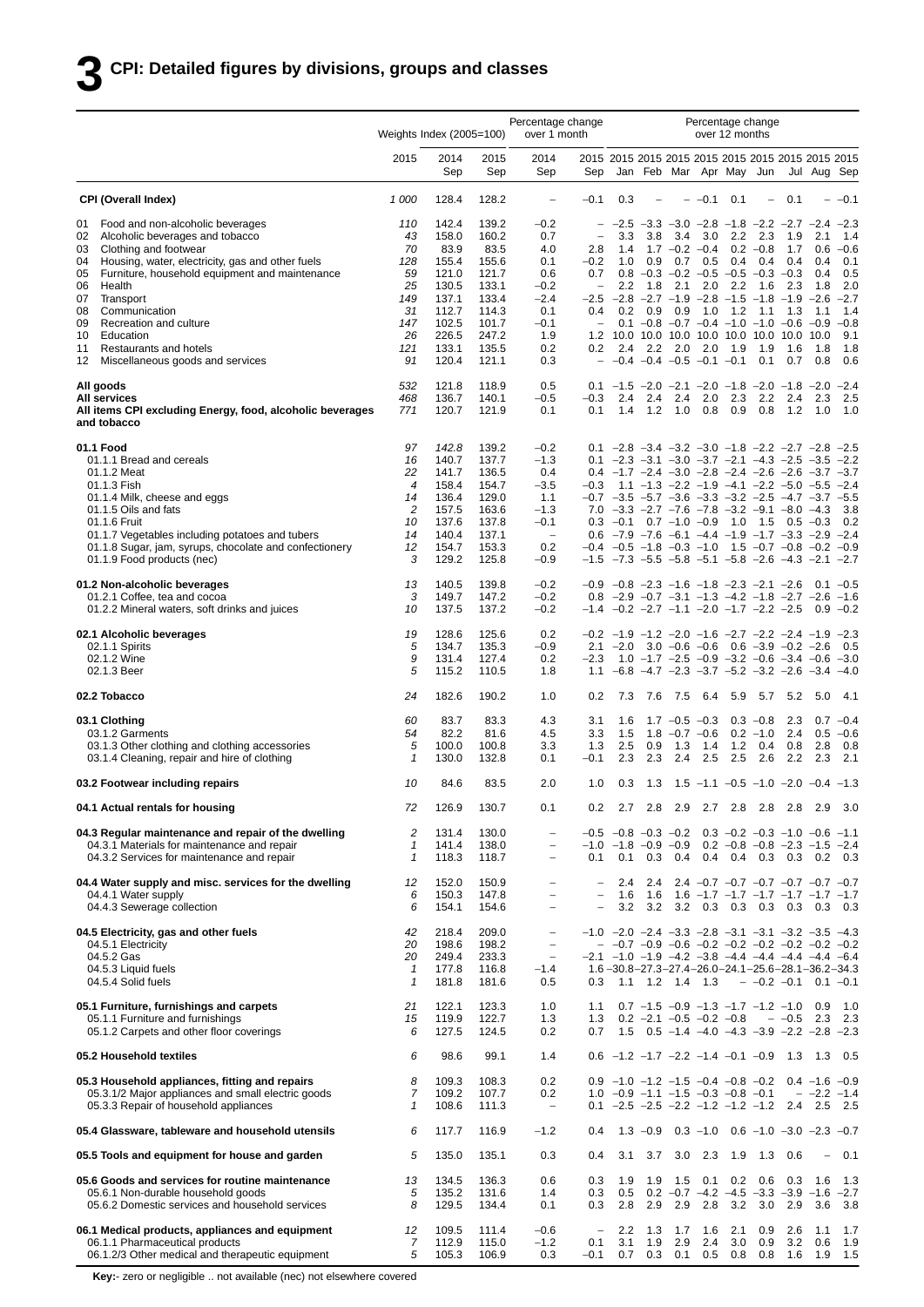|                                                                                                                                                                                                                                                                                                       | Percentage change<br>Percentage change<br>Weights Index (2005=100)<br>over 1 month<br>over 12 months |                                               |                                               |                                                                                    |                                                  |                                  |                                  |                          |                                                        |                                                                                                                                                                                                                                                                                                                                    |                                 |                                        |                                                   |                          |
|-------------------------------------------------------------------------------------------------------------------------------------------------------------------------------------------------------------------------------------------------------------------------------------------------------|------------------------------------------------------------------------------------------------------|-----------------------------------------------|-----------------------------------------------|------------------------------------------------------------------------------------|--------------------------------------------------|----------------------------------|----------------------------------|--------------------------|--------------------------------------------------------|------------------------------------------------------------------------------------------------------------------------------------------------------------------------------------------------------------------------------------------------------------------------------------------------------------------------------------|---------------------------------|----------------------------------------|---------------------------------------------------|--------------------------|
|                                                                                                                                                                                                                                                                                                       | 2015                                                                                                 | 2014<br>Sep                                   | 2015<br>Sep                                   | 2014<br>Sep                                                                        | Sep                                              |                                  | Jan Feb Mar                      |                          |                                                        | Apr May Jun                                                                                                                                                                                                                                                                                                                        |                                 |                                        | Jul Aug Sep                                       |                          |
| 06.2 Out-patient services<br>06.2.1/3 Medical services & paramedical services<br>06.2.2 Dental services                                                                                                                                                                                               | 5<br>3<br>$\overline{c}$                                                                             | 126.3<br>120.3<br>133.3                       | 127.7<br>120.9<br>135.8                       | 0.1<br>0.1<br>0.2                                                                  | 0.1<br>0.2<br>$\qquad \qquad -$                  | 1.9<br>1.0<br>2.8                | 1.9<br>1.1<br>2.8                | 2.0<br>1.1<br>3.1        | 1.4<br>0.4<br>2.8                                      | 1.5<br>0.5<br>2.9                                                                                                                                                                                                                                                                                                                  | 1.2<br>2.9                      | 0.9<br>$\overline{\phantom{0}}$<br>2.4 | 1.1<br>0.4<br>2.1                                 | 1.1<br>0.5<br>1.9        |
| 06.3 Hospital services                                                                                                                                                                                                                                                                                | 8                                                                                                    | 164.1                                         | 169.4                                         |                                                                                    |                                                  | 2.5                              | 2.5                              | 2.6                      | 3.1                                                    | 3.1                                                                                                                                                                                                                                                                                                                                | 3.0                             | 3.1                                    | 3.2                                               | 3.2                      |
| 07.1 Purchase of vehicles<br>07.1.1A New cars<br>07.1.1B Second-hand cars<br>07.1.2/3 Motorcycles and bicycles                                                                                                                                                                                        | 40<br>24<br>14<br>2                                                                                  | 102.7<br>113.8<br>84.8<br>123.5               | 100.6<br>116.1<br>77.7<br>122.4               | $-0.5$<br>$\overline{\phantom{m}}$<br>$-1.3$<br>0.7                                | $-0.3$<br>1.3                                    | 1.4<br>4.3                       | 1.6<br>3.9                       | 1.6<br>4.6               | 2.4<br>0.6                                             | $-0.4$ $-0.1$ $-0.3$ $-0.5$ $-0.6$ $-0.6$ $-0.5$ $-1.5$ $-2.1$ $-2.0$<br>2.5<br>$-0.8$ $-2.9$ $-3.3$ $-4.0$ $-4.8$ $-5.5$ $-5.3$ $-7.6$ $-8.9$ $-8.4$<br>2.9                                                                                                                                                                       | 2.6                             | 2.5                                    | 2.4<br>$1.1 - 1.0 - 1.4 - 0.9$                    | 2.0                      |
| 07.2 Operation of personal transport equipment<br>07.2.1 Spare parts and accessories<br>07.2.2 Fuels and lubricants<br>07.2.3 Maintenance and repairs<br>07.2.4 Other services                                                                                                                        | 77<br>6<br>34<br>23<br>14                                                                            | 142.6<br>120.3<br>147.9<br>139.6<br>128.7     | 134.1<br>120.5<br>125.9<br>142.6<br>130.1     | $-0.4$<br>$-1.8$<br>$-0.6$<br>$\overline{\phantom{m}}$<br>$\overline{\phantom{0}}$ | $-0.1$<br>0.7                                    | 1.6<br>2.2                       | 2.0 2.3 2.5<br>1.9               | 1.9                      | 0.6                                                    | $-1.2$ $-6.8$ $-6.9$ $-5.4$ $-4.9$ $-4.2$ $-4.0$ $-4.5$ $-5.2$ $-6.0$<br>$0.1 -1.4 -1.3 -1.4 -1.5 -1.7 -1.3 -1.4 -1.8$<br>$-2.9 - 16.2 - 16.6 - 13.7 - 12.3 - 11.0 - 10.5 - 11.4 - 12.9 - 14.9$<br>2.6<br>0.4                                                                                                                      | 0.4                             | 0.4                                    | 2.4 2.6 2.3<br>0.4                                | 0.1<br>2.1<br>1.1        |
| 07.3 Transport services<br>07.3.1 Passenger transport by railway<br>07.3.2 Passenger transport by road<br>07.3.3 Passenger transport by air<br>07.3.4 Passenger transport by sea and inland waterway                                                                                                  | 32<br>12<br>12<br>6<br>2                                                                             | 180.0<br>157.2<br>138.2<br>166.0<br>171.8     | 187.5<br>160.4<br>141.4<br>186.5<br>173.8     | $-8.8$<br>0.1<br>$-0.4$<br>$-21.7$<br>$-20.8$                                      | $-7.4$<br>$-0.7$<br>$-0.4$<br>$-20.4$<br>$-19.0$ | 3.5<br>3.5<br>1.7<br>4.0<br>2.8  | 4.4<br>3.3<br>3.1<br>6.0<br>4.8  | 3.0<br>8.2               | $4.5 - 0.8$<br>2.5<br>$2.6 -0.1$<br>$6.8 - 5.3$<br>1.4 | 3.4<br>2.1<br>1.8<br>8.0<br>5.4                                                                                                                                                                                                                                                                                                    | 1.3<br>1.6<br>1.6<br>1.2<br>2.2 | 3.1<br>3.1<br>2.3                      | 2.5<br>2.8<br>2.3<br>8.0 10.5 12.3<br>$2.4 - 1.2$ | 4.1<br>2.0<br>2.3<br>1.1 |
| 08.1 Postal services                                                                                                                                                                                                                                                                                  | 2                                                                                                    | 223.9                                         | 226.8                                         | $\overline{\phantom{a}}$                                                           |                                                  | 3.3                              | 3.3                              | 3.3                      | 1.3                                                    | 1.3                                                                                                                                                                                                                                                                                                                                | 1.3                             | 1.3                                    | - 1.3                                             | - 1.3                    |
| 08.2/3 Telephone and telefax equipment and services                                                                                                                                                                                                                                                   | 29                                                                                                   | 108.8                                         | 110.4                                         | 0.1                                                                                | 0.4                                              | $\overline{\phantom{0}}$         | 0.7                              | 0.7                      | 0.9                                                    | 1.2                                                                                                                                                                                                                                                                                                                                | 1.1                             | 1.3                                    | 1.1                                               | 1.4                      |
| 09.1 Audio-visual equipment and related products<br>09.1.1 Reception and reproduction of sound and pictures<br>09.1.2 Photographic, cinematographic and optical equipment<br>09.1.3 Data processing equipment<br>09.1.4 Recording media<br>09.1.5 Repair of audio-visual equipment & related products | 23<br>5<br>3<br>9<br>5<br>$\mathbf{1}$                                                               | 43.2<br>42.1<br>12.6<br>29.5<br>81.6<br>120.0 | 39.1<br>39.4<br>11.0<br>25.2<br>77.9<br>121.8 | $-1.0$<br>$-0.7$<br>$-1.2$<br>$-2.9$<br>1.1<br>0.3                                 | $-2.7$<br>$\overline{\phantom{a}}$               | $\overline{\phantom{0}}$<br>0.9  | 0.9                              |                          |                                                        | $-1.3$ $-6.3$ $-7.8$ $-8.3$ $-8.5$ $-10.5$ $-10.1$ $-9.9$ $-9.2$ $-9.5$<br>$-0.1$ $-9.7-10.7-11.1-11.0$ $-9.1$ $-7.2$ $-9.9$ $-6.9$ $-6.4$<br>$1.3 - 7.6 - 4.4 - 4.6 - 5.2 - 4.7 - 11.6 - 14.6 - 15.5 - 13.4$<br>$-2.2$ $-9.7-13.8-14.4-14.5-18.5-16.2-16.2-15.2-14.5$<br>$-$ -0.8 -1.0 -4.9 -5.5 0.5 -0.7 -4.5<br>1.0 1.2 1.4 2.0 |                                 |                                        | 1.8 1.8                                           | 1.5                      |
| 09.2 Oth. major durables for recreation & culture<br>09.2.1/2 Major durables for in/outdoor recreation                                                                                                                                                                                                | 10<br>10                                                                                             | 123.9<br>123.9                                | 126.5<br>126.5                                | $\qquad \qquad -$                                                                  | $\overline{\phantom{0}}$                         | 1.6<br>1.6                       | 0.7<br>0.7                       | 0.7<br>0.7               | 1.6<br>1.6                                             | 1.6<br>1.6                                                                                                                                                                                                                                                                                                                         | 1.6<br>1.6                      | 2.1<br>2.1                             | 2.2<br>2.2                                        | 2.1<br>2.1               |
| 09.3 Other recreational items, gardens and pets<br>09.3.1 Games, toys and hobbies<br>09.3.2 Equipment for sport and open-air recreation<br>09.3.3 Gardens, plants and flowers<br>09.3.4/5 Pets, related products and services                                                                         | 36<br>21<br>$\overline{4}$<br>$\overline{4}$<br>$\overline{7}$                                       | 98.0<br>84.0<br>102.2<br>110.5<br>138.1       | 97.0<br>82.7<br>100.0<br>111.6<br>138.0       | $-0.1$<br>$-0.2$<br>0.1<br>0.8<br>$-0.1$                                           | 0.3                                              | 0.9                              |                                  | 1.1 0.3 1.4              |                                                        | $-0.1$ $-0.9$ $-1.9$ $-1.6$ $-0.6$ $-2.2$ $-2.4$ $-0.9$ $-1.0$ $-1.1$<br>$-0.6$ $-1.6$ $-3.0$ $-2.6$ $-1.0$ $-3.4$ $-3.5$ $-1.3$ $-1.2$ $-1.6$<br>$2.2 -0.5 -1.3$ 0.2 $-1.2 -1.3 -2.8 -2.4 -4.1 -2.2$<br>$-0.1$ $-0.8$ $-2.1$ $-2.0$ $-1.9$ $-2.1$ $-2.0$ $-0.1$<br>0.8                                                            |                                 |                                        | 1.9<br>$0.7$ $0.5$ $-0.5$ $-0.1$                  | 1.0                      |
| 09.4 Recreational and cultural services<br>09.4.1 Recreational and sporting services<br>09.4.2 Cultural services                                                                                                                                                                                      | 31<br>8<br>23                                                                                        | 141.4<br>145.0<br>139.7                       | 145.0<br>150.9<br>142.6                       | 0.8<br>1.8<br>0.4                                                                  | 0.7<br>2.7<br>$\qquad \qquad -$                  | 3.1<br>3.7<br>2.9                | 2.9<br>3.6<br>2.6                | 3.2<br>3.6<br>3.0        | 2.8<br>3.2<br>2.7                                      | 3.3<br>3.3<br>3.3                                                                                                                                                                                                                                                                                                                  | 3.6<br>3.4<br>3.6               | 3.3<br>3.2<br>3.3                      | 2.7<br>3.1<br>2.5                                 | 2.6<br>4.1<br>2.1        |
| 09.5 Books, newspapers and stationery<br>09.5.1 Books<br>09.5.2 Newspapers and periodicals<br>09.5.3/4 Misc. printed matter, stationery, drawing materials                                                                                                                                            | 14<br>$\overline{4}$<br>5<br>5                                                                       | 136.5<br>126.9<br>154.0<br>123.7              | 138.1<br>128.2<br>158.6<br>122.4              | $-1.1$<br>$-2.8$<br>$-0.1$<br>$-0.6$                                               | $-0.1$<br>1.6<br>$-0.4$<br>$-1.1$                | 3.8<br>4.0<br>1.3                | 1.0<br>$5.8 - 2.5$<br>3.6<br>0.9 | 1.5<br>2.3               | 1.7<br>$0.1 - 0.7$<br>3.5                              | 2.6<br>4.4<br>$1.4$ 1.6 0.7 0.5 -0.3 -0.5 -1.0                                                                                                                                                                                                                                                                                     | 1.7<br>$2.3 - 1.7$<br>5.4       | 1.7<br>4.0                             | 0.1<br>$0.8 - 3.4$<br>3.3                         | 1.1<br>1.0<br>3.0        |
| 09.6 Package holidays                                                                                                                                                                                                                                                                                 | 33                                                                                                   | 128.6                                         | 129.7                                         |                                                                                    | 0.4                                              | 0.7                              |                                  |                          |                                                        | $0.7$ 0.5 0.8 0.8                                                                                                                                                                                                                                                                                                                  |                                 | $0.7\quad 0.6$                         | 0.4                                               | 0.8                      |
| <b>10.0 Education</b>                                                                                                                                                                                                                                                                                 | 26                                                                                                   | 226.5                                         | 247.2                                         | 1.9                                                                                |                                                  |                                  |                                  |                          |                                                        |                                                                                                                                                                                                                                                                                                                                    |                                 |                                        |                                                   | 9.1                      |
| 11.1 Catering services<br>11.1.1 Restaurants & cafes<br>11.1.2 Canteens                                                                                                                                                                                                                               | 100<br>91<br>9                                                                                       | 134.3<br>134.9<br>129.4                       | 136.2<br>137.1<br>128.1                       | $\overline{\phantom{a}}$<br>0.1<br>$-0.2$                                          | 0.1<br>0.1<br>$-0.1$                             | 1.9<br>2.1<br>0.3                | 1.9<br>2.1                       | 2.0                      | 1.9                                                    | 1.7 1.7 1.6 1.5<br>1.8<br>$-$ -0.7 -0.7 -1.2 -1.1 -1.3 -1.1 -0.9                                                                                                                                                                                                                                                                   | 1.7                             | 1.6                                    | $1.3$ 1.4<br>- 1.6                                | 1.4<br>- 1.6             |
| 11.2 Accommodation services                                                                                                                                                                                                                                                                           | 21                                                                                                   | 124.9                                         | 129.5                                         | 0.8                                                                                | 0.7                                              | 4.5                              |                                  | 3.7 3.1                  | 3.8                                                    |                                                                                                                                                                                                                                                                                                                                    | 3.4 4.0                         | 2.9                                    | 3.8                                               | 3.7                      |
| 12.1 Personal care<br>12.1.1 Hairdressing and personal grooming establishments<br>12.1.2/3 Appliances and products for personal care                                                                                                                                                                  | 30<br>$\overline{7}$<br>23                                                                           | 116.5<br>125.6<br>113.5                       | 115.7<br>128.3<br>111.7                       | 0.4<br>0.1<br>0.5                                                                  | 0.1                                              |                                  |                                  |                          |                                                        | $-0.3$ $-0.6$ $-1.1$ $-1.2$ $-0.7$ $-0.7$ $-0.4$ $-0.3$<br>1.7 1.8 1.6 1.8 1.7 1.6 1.8<br>$-0.5$ $-1.3$ $-2.0$ $-2.0$ $-1.5$ $-1.4$ $-1.0$ $-0.9$ $-0.6$ $-1.6$                                                                                                                                                                    |                                 |                                        | 2.1                                               | $- -0.7$<br>2.1          |
| 12.3 Personal effects (nec)<br>12.3.1 Jewellery, clocks and watches<br>12.3.2 Other personal effects                                                                                                                                                                                                  | 14<br>9<br>5                                                                                         | 136.2<br>151.2<br>107.4                       | 135.5<br>150.7<br>106.7                       | 0.1<br>$-0.3$<br>0.7                                                               |                                                  | $1.3 - 1.9$                      |                                  |                          |                                                        | $0.5 -0.9 -0.1 -0.1 -0.5 -0.2 -1.0 -0.9 -0.9 -0.5$<br>$0.1 - 0.5 - 0.1 - 0.5 - 1.0 - 0.9 - 1.3 - 0.8 - 0.7 - 0.3$<br>$-$ 0.6 0.4 1.0 -0.6 -1.2 -1.2 -0.6                                                                                                                                                                           |                                 |                                        |                                                   |                          |
| 12.4 Social protection                                                                                                                                                                                                                                                                                | 13                                                                                                   | 141.2                                         | 146.1                                         | 0.6                                                                                | 0.3                                              | 3.8                              | 4.0                              | 4.1                      | 4.0                                                    | 4.0                                                                                                                                                                                                                                                                                                                                | 3.8                             |                                        | 3.9 3.8                                           | - 3.5                    |
| 12.5 Insurance<br>12.5.2 House contents insurance<br>12.5.3 Health insurance<br>12.5.4 Transport insurance                                                                                                                                                                                            | 10<br>$\sqrt{2}$<br>3<br>5                                                                           | 165.1<br>102.0<br>184.4<br>188.2              | 168.7<br>99.3<br>190.2<br>195.7               | 0.1<br>$-2.7$<br>$\overline{\phantom{m}}$<br>2.3                                   | $-$                                              | $0.3 -0.1$<br>$-0.3 -1.1$<br>2.0 | 0.3                              | $\overline{\phantom{a}}$ |                                                        | $0.5$ 0.2 1.2<br>$0.6 -0.3 -2.2 -4.0 -5.9 -4.4 -5.0 -2.6$<br>2.0 2.0 4.0 4.0<br>$0.7 -0.9 -1.0 -1.1 -0.1$ 0.2                                                                                                                                                                                                                      | 4.0<br>3.9                      | 4.0                                    | 1.4 2.0<br>$3.2$ $3.2$<br>5.6                     | 2.2<br>3.2<br>4.0        |
| 12.6 Financial services (nec)<br>12.6.2 Other financial services (nec)                                                                                                                                                                                                                                | 12<br>12                                                                                             | 94.2<br>94.2                                  | 93.0<br>93.0                                  | 0.4<br>0.4                                                                         |                                                  |                                  |                                  |                          |                                                        | $-$ -3.5 -3.7 -4.3 -3.0 -3.6 -2.1 -1.0 -0.9 -1.2<br>$-$ -3.5 -3.7 -4.3 -3.0 -3.6 -2.1 -1.0 -0.9 -1.2                                                                                                                                                                                                                               |                                 |                                        |                                                   |                          |
| 12.7 Other services (nec)                                                                                                                                                                                                                                                                             | 12                                                                                                   | 131.7                                         | 134.5                                         | $-0.1$                                                                             |                                                  | $-0.1$ $-0.1$ $-0.6$             |                                  |                          |                                                        | $-$ 0.3 0.2 0.6 2.2 2.1 2.1                                                                                                                                                                                                                                                                                                        |                                 |                                        |                                                   |                          |
| Key:- zero or negligible  not available (nec) not elsewhere covered                                                                                                                                                                                                                                   |                                                                                                      |                                               |                                               |                                                                                    |                                                  |                                  |                                  |                          |                                                        | Source: Office for National Statistics                                                                                                                                                                                                                                                                                             |                                 |                                        |                                                   |                          |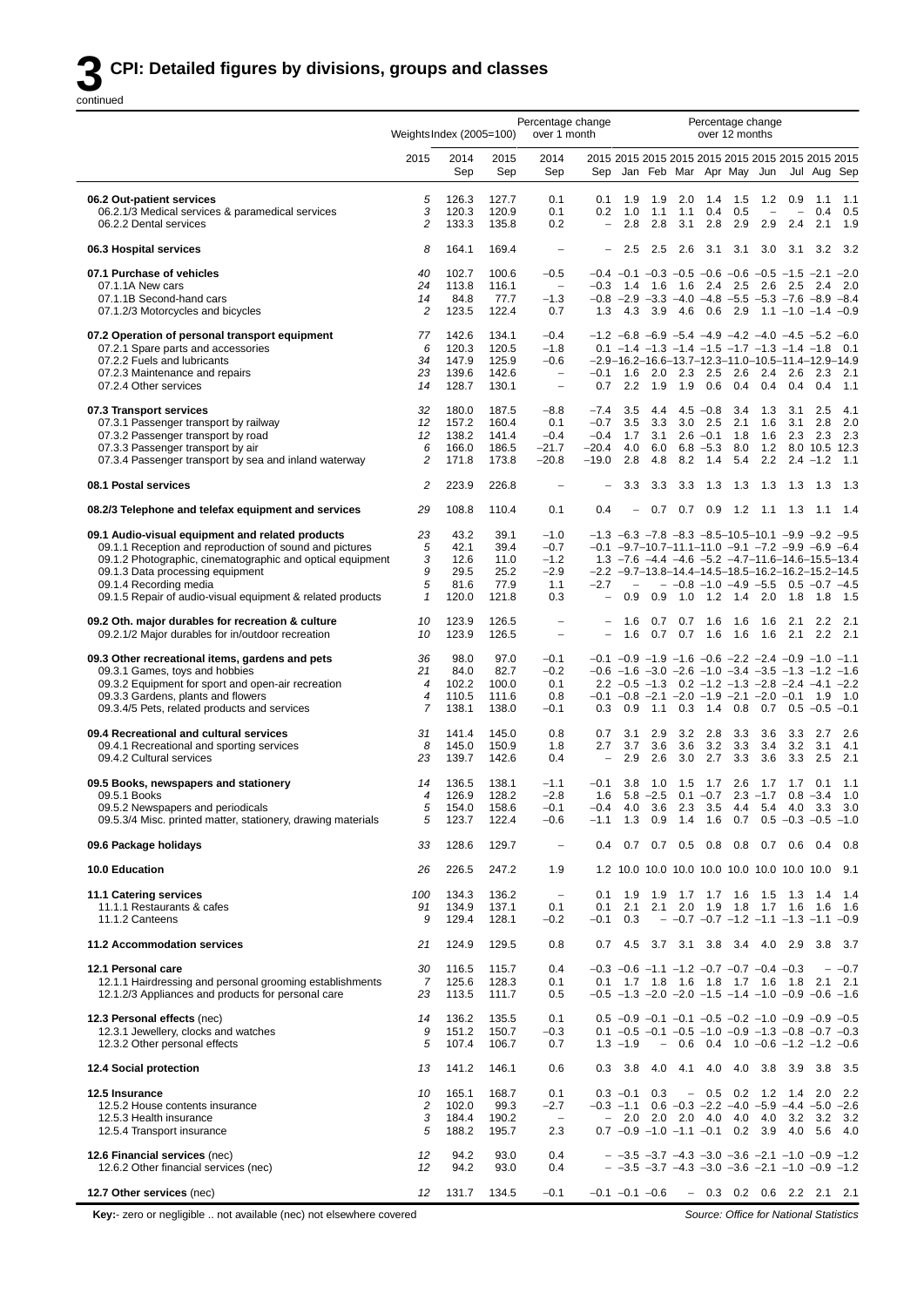|          |                                                                                                                                       | Weights Index (2005=100)  |                         |                         | Percentage change<br>over 1 month  |                                    |                                     |                      |                  |                          | Percentage change<br>over 12 months                                                                                                           |                   |            |                          |               |
|----------|---------------------------------------------------------------------------------------------------------------------------------------|---------------------------|-------------------------|-------------------------|------------------------------------|------------------------------------|-------------------------------------|----------------------|------------------|--------------------------|-----------------------------------------------------------------------------------------------------------------------------------------------|-------------------|------------|--------------------------|---------------|
|          |                                                                                                                                       | 2015                      | 2014<br>Sep             | 2015<br>Sep             | 2014<br>Sep                        | Sep                                |                                     |                      |                  |                          | Jan Feb Mar Apr May Jun                                                                                                                       |                   |            | Jul Aug Sep              |               |
|          | <b>CPIH (overall index)</b> (NOT NATIONAL STATISTICS <sup>1</sup> )                                                                   | 1 000                     | 125.9                   | 126.2                   | 0.1                                | $-0.1$                             | 0.5                                 | 0.3                  | 0.3              | 0.2                      | 0.4                                                                                                                                           | 0.3               | 0.4        | 0.3                      | 0.2           |
| 01       | Food and non-alcoholic beverages                                                                                                      | 90                        | 142.6                   | 139.4                   | $-0.2$                             |                                    |                                     |                      |                  |                          | 0.1 $-2.6$ $-3.3$ $-3.0$ $-2.9$ $-1.8$ $-2.2$ $-2.7$ $-2.5$ $-2.3$                                                                            |                   |            |                          |               |
| 02       | Alcoholic beverages and tobacco                                                                                                       | 35                        | 157.9                   | 160.1                   | 0.7                                |                                    | 3.2                                 | 3.8                  | 3.3              | 3.0                      | 2.2                                                                                                                                           | 2.3               | 2.0        | 2.0                      | 1.4           |
| 03<br>04 | Clothing and footwear<br>Housing, water, electricity, gas and other fuels                                                             | 58<br>284                 | 84.0<br>127.5           | 83.5<br>129.0           | 4.0<br>0.1                         | 2.8<br>$\qquad \qquad -$           | 1.4<br>1.5                          | 1.5                  | - 1.5            | $1.7 -0.2 -0.4$<br>1.3   | 1.3                                                                                                                                           | $0.2 -0.8$<br>1.3 | 1.7<br>1.3 | 0.6<br>1.2               | $-0.5$<br>1.2 |
| 05       | Furniture, household equipment and maintenance                                                                                        | 49                        | 121.2                   | 121.8                   | 0.6                                | 0.7                                |                                     |                      |                  |                          | $0.6 -0.4 -0.3 -0.6 -0.5 -0.4 -0.4$                                                                                                           |                   |            | 0.3                      | 0.5           |
| 06       | Health                                                                                                                                | 20                        | 130.6                   | 133.2                   | $-0.2$                             |                                    | 2.1                                 | 1.8                  | 2.1              | 2.0                      | 2.3                                                                                                                                           | 1.6               | 2.4        | 1.7                      | 2.0           |
| 07<br>08 | Transport<br>Communication                                                                                                            | 124<br>25                 | 137.5<br>113.0          | 133.8<br>114.6          | $-2.4$<br>0.1                      | 0.4                                | 0.1                                 | 0.8                  | 0.8              | 1.0                      | $-2.5$ $-2.8$ $-2.7$ $-1.9$ $-2.7$ $-1.5$ $-1.8$ $-1.9$ $-2.5$<br>$1.2$ 1.1                                                                   |                   | 1.3        | 1.1                      | $-2.6$<br>1.4 |
| 09       | Recreation and culture                                                                                                                | 118                       | 102.8                   | 102.1                   | $-0.1$                             |                                    |                                     |                      |                  |                          | $0.1 - 0.8 - 0.7 - 0.4 - 0.9 - 1.0 - 0.6 - 0.8 - 0.7$                                                                                         |                   |            |                          |               |
| 10       | Education                                                                                                                             | 22                        | 226.5                   | 247.2                   | 1.9                                |                                    |                                     |                      |                  |                          |                                                                                                                                               |                   |            |                          | 9.1           |
| 11<br>12 | Restaurants and hotels<br>Miscellaneous goods and services                                                                            | 99<br>76                  | 133.0<br>120.2          | 135.4<br>120.8          | 0.2<br>0.3                         | 0.2                                | 2.3<br>$-$ -0.5 -0.5 -0.5 -0.1 -0.2 | 2.2                  | 1.9              | 2.0                      | 1.9                                                                                                                                           | 1.9<br>0.1        | 1.6<br>0.6 | 1.8<br>0.8               | 1.8<br>0.5    |
|          | 04.2 Owner occupiers housing costs                                                                                                    | 178                       | 115.1                   | 117.2                   | 0.1                                | 0.1                                | 1.9                                 | 1.9                  | 2.0              | 1.9                      | 1.8                                                                                                                                           | 1.9               | 1.8        | 1.8                      | 1.8           |
|          | All goods                                                                                                                             | 437                       | 122.0                   | 119.1                   | 0.5                                |                                    |                                     |                      |                  |                          | $0.1$ $-1.5$ $-2.0$ $-2.1$ $-2.0$ $-1.8$ $-2.0$ $-1.8$ $-2.0$ $-2.4$                                                                          |                   |            |                          |               |
|          | <b>All services</b>                                                                                                                   | 563                       | 129.0                   | 131.9                   | $-0.3$                             | $-0.2$                             | 2.2                                 | 2.3                  | 2.2              | 2.0                      | 2.2                                                                                                                                           | 2.1               | 2.2        | 2.2                      | 23            |
|          | CPIH excluding Energy, food, alcoholic beverages & tobacco                                                                            | 813                       | 119.5                   | 120.9                   | 0.1                                | 0.1                                | 1.5                                 | 1.4                  | 1.2              | 1.0                      | 1.1                                                                                                                                           | 1.0               | 1.3        | 1.2                      | 1.2           |
|          | 01.1 Food<br>01.1.1 Bread and cereals                                                                                                 | 80<br>13                  | 142.9<br>140.7          | 139.3<br>137.7          | $-0.1$<br>$-1.3$                   |                                    |                                     |                      |                  |                          | $0.2 -2.8 -3.4 -3.2 -3.0 -1.8 -2.2 -2.7 -2.8 -2.5$<br>$0.1 -2.3 -3.1 -3.0 -3.7 -2.1 -4.3 -2.5 -3.5 -2.2$                                      |                   |            |                          |               |
|          | 01.1.2 Meat                                                                                                                           | 18                        | 141.7                   | 136.5                   | 0.4                                |                                    |                                     |                      |                  |                          | $0.4$ $-1.7$ $-2.4$ $-3.0$ $-2.8$ $-2.4$ $-2.6$ $-2.6$ $-3.7$ $-3.7$                                                                          |                   |            |                          |               |
|          | 01.1.3 Fish                                                                                                                           | 4                         | 158.4                   | 154.7                   | $-3.5$                             |                                    |                                     |                      |                  |                          | $-0.3$ 1.1 $-1.3$ $-2.2$ $-1.9$ $-4.1$ $-2.2$ $-5.0$ $-5.5$ $-2.4$                                                                            |                   |            |                          |               |
|          | 01.1.4 Milk, cheese and eggs                                                                                                          | 11                        | 136.4                   | 129.0                   | 1.1                                |                                    |                                     |                      |                  |                          | $-0.7$ $-3.5$ $-5.7$ $-3.6$ $-3.3$ $-3.2$ $-2.5$ $-4.7$ $-3.7$ $-5.5$                                                                         |                   |            |                          |               |
|          | 01.1.5 Oils and fats<br>01.1.6 Fruit                                                                                                  | 2<br>8                    | 157.5<br>137.6          | 163.6<br>137.8          | $-1.3$<br>$-0.1$                   |                                    |                                     |                      |                  |                          | $7.0 -3.3 -2.7 -7.6 -7.8 -3.2 -9.1 -8.0 -4.3$<br>$0.3 -0.1$ 0.7 $-1.0 -0.9$ 1.0 1.5 0.5 $-0.3$                                                |                   |            |                          | 3.8<br>0.2    |
|          | 01.1.7 Vegetables including potatoes and tubers                                                                                       | 12                        | 140.4                   | 137.1                   | $\overline{\phantom{a}}$           |                                    |                                     |                      |                  |                          | $0.6$ -7.9 -7.6 -6.1 -4.4 -1.9 -1.7 -3.3 -2.9 -2.4                                                                                            |                   |            |                          |               |
|          | 01.1.8 Sugar, jam, syrups, chocolate and confectionery<br>01.1.9 Food products (nec)                                                  | 10<br>2                   | 154.7<br>129.2          | 153.3<br>125.8          | 0.2<br>$-0.9$                      |                                    |                                     |                      |                  |                          | $-0.4$ $-0.5$ $-1.8$ $-0.3$ $-1.0$ $1.5$ $-0.7$ $-0.8$ $-0.2$ $-0.9$<br>$-1.5$ $-7.3$ $-5.5$ $-5.8$ $-5.1$ $-5.8$ $-2.6$ $-4.3$ $-2.1$ $-2.7$ |                   |            |                          |               |
|          | 01.2 Non-alcoholic beverages                                                                                                          | 10                        | 140.1                   | 139.4                   | $-0.2$                             |                                    |                                     |                      |                  |                          | $-0.9$ $-0.8$ $-2.1$ $-1.4$ $-1.7$ $-2.2$ $-1.9$ $-2.5$ 0.3 $-0.5$                                                                            |                   |            |                          |               |
|          | 01.2.1 Coffee, tea and cocoa<br>01.2.2 Mineral waters, soft drinks and juices                                                         | 2<br>8                    | 149.7<br>137.5          | 147.2<br>137.2          | $-0.2$<br>$-0.2$                   |                                    |                                     |                      |                  |                          | $0.8$ -2.9 -0.7 -3.1 -1.3 -4.2 -1.8 -2.7 -2.6 -1.6<br>$-1.4$ $-0.2$ $-2.7$ $-1.1$ $-2.0$ $-1.7$ $-2.2$ $-2.5$ 0.9 $-0.2$                      |                   |            |                          |               |
|          | 02.1 Alcoholic beverages                                                                                                              | 15                        | 128.5                   | 125.5                   | 0.2                                |                                    |                                     |                      |                  |                          | $-0.2$ $-2.0$ $-1.2$ $-2.0$ $-1.6$ $-2.6$ $-2.2$ $-2.4$ $-1.9$ $-2.3$                                                                         |                   |            |                          |               |
|          | 02.1.1 Spirits                                                                                                                        | $\overline{4}$            | 134.7                   | 135.3                   | $-0.9$                             |                                    |                                     |                      |                  |                          | $2.1 - 2.0$ $3.0 - 0.6 - 0.6$ $0.6 - 3.9 - 0.2 - 2.6$                                                                                         |                   |            |                          | - 0.5         |
|          | 02.1.2 Wine<br>02.1.3 Beer                                                                                                            | 7<br>$\overline{4}$       | 131.4<br>115.2          | 127.4<br>110.5          | 0.2<br>1.8                         |                                    |                                     |                      |                  |                          | $-2.3$ 1.0 $-1.7$ $-2.5$ $-0.9$ $-3.2$ $-0.6$ $-3.4$ $-0.6$ $-3.0$<br>1.1 $-6.8$ $-4.7$ $-2.3$ $-3.7$ $-5.2$ $-3.2$ $-2.6$ $-3.4$ $-4.0$      |                   |            |                          |               |
|          | 02.2 Tobacco                                                                                                                          | 20                        | 182.6                   | 190.2                   | 1.0                                | 0.2                                | 7.3                                 |                      |                  | 7.6 7.5 6.4              | 5.9                                                                                                                                           | 5.7               | 5.2        | - 5.0                    | -4.1          |
|          | 03.1 Clothing                                                                                                                         | 50                        | 83.9                    | 83.5                    | 4.3                                | 3.1                                | 1.6                                 |                      |                  | $1.7 - 0.5 - 0.3$        |                                                                                                                                               | $0.3 - 0.8$       | 2.3        |                          | $0.7 - 0.4$   |
|          | 03.1.2 Garments                                                                                                                       | 45                        | 82.2                    | 81.6                    | 4.5                                | 3.3                                | 1.5                                 |                      |                  | $1.8 - 0.7 - 0.6$        |                                                                                                                                               | $0.2 - 1.0$       | 2.4        | 0.5                      | $-0.6$        |
|          | 03.1.3 Other clothing and clothing accessories<br>03.1.4 Cleaning, repair and hire of clothing                                        | $\overline{4}$<br>1       | 100.0<br>130.0          | 100.8<br>132.8          | 3.3<br>0.1                         | 1.3<br>$-0.1$                      | 2.5<br>2.3                          | 0.9<br>2.3           | 1.3<br>2.4       | 1.4<br>2.5               | 1.2<br>2.5                                                                                                                                    | 0.4<br>2.6        | 0.8<br>2.2 | 2.8<br>2.3               | 0.8<br>2.1    |
|          | 03.2 Footwear including repairs                                                                                                       | 8                         | 84.6                    | 83.5                    | 2.0                                | 1.0                                | 0.3                                 | 1.3                  |                  |                          | $1.5 - 1.1 - 0.5 - 1.0 - 2.0 - 0.4 - 1.3$                                                                                                     |                   |            |                          |               |
|          | 04.1 Actual rentals for housing                                                                                                       | 60                        | 126.9                   | 130.7                   | 0.1                                | 0.2                                | 2.7                                 |                      |                  |                          | 2.8 2.9 2.7 2.8 2.8                                                                                                                           |                   | 2.8        | - 2.9                    | 3.0           |
|          | 04.2 Owner occupiers housing costs                                                                                                    | 178                       | 115.1                   | 117.2                   | 0.1                                | 0.1                                | 1.9                                 | 1.9                  | 2.0              | 1.9                      | 1.8                                                                                                                                           | 1.9               | 1.8        | 1.8                      | 1.8           |
|          | 04.3 Regular maintenance and repair of the dwelling                                                                                   | 2                         | 130.8                   | 129.4                   | $\qquad \qquad -$                  |                                    | $-0.5$ $-0.8$ $-0.3$ $-0.2$         |                      |                  |                          | $0.3 -0.2 -0.3 -1.0 -0.6 -1.1$                                                                                                                |                   |            |                          |               |
|          | 04.3.1 Materials for maintenance and repair<br>04.3.2 Services for maintenance and repair                                             | 1<br>$\mathbf{1}$         | 141.4<br>118.3          | 138.0<br>118.7          | $\overline{\phantom{a}}$<br>$-0.1$ | 0.1                                | $-1.0$ $-1.8$ $-0.9$ $-0.9$         |                      |                  |                          | $0.2 -0.8 -0.8 -2.3 -1.5 -2.4$<br>0.1 0.3 0.4 0.4 0.4 0.3 0.3 0.2 0.3                                                                         |                   |            |                          |               |
|          | 04.4 Water supply and misc. services for the dwelling                                                                                 | 10                        | 151.8                   | 150.7                   | $\qquad \qquad -$                  | $\overline{\phantom{a}}$           | 2.4                                 | 2.4                  |                  |                          | $2.4 -0.7 -0.7 -0.7 -0.7 -0.7 -0.7 -0.7$                                                                                                      |                   |            |                          |               |
|          | 04.4.1 Water supply                                                                                                                   | 5                         | 150.3                   | 147.8                   | $\overline{\phantom{a}}$           | $\equiv$                           | 1.6                                 | 1.6                  |                  |                          | $1.6 - 1.7 - 1.7 - 1.7 - 1.7 - 1.7 - 1.7$                                                                                                     |                   |            |                          |               |
|          | 04.4.3 Sewerage collection                                                                                                            | 5                         | 154.1                   | 154.6                   | $\qquad \qquad -$                  | $\overline{\phantom{0}}$           | 3.2                                 | 3.2                  |                  |                          | 3.2 0.3 0.3 0.3 0.3 0.3 0.3                                                                                                                   |                   |            |                          |               |
|          | 04.5 Electricity, gas and other fuels                                                                                                 | 34                        | 216.5                   | 206.7                   | $-0.1$                             |                                    |                                     |                      |                  |                          | $-0.9$ $-2.2$ $-2.6$ $-3.5$ $-3.0$ $-3.3$ $-3.3$ $-3.4$ $-3.7$ $-4.5$                                                                         |                   |            |                          |               |
|          | 04.5.1 Electricity                                                                                                                    | 16                        | 198.6                   | 198.2                   | $\overline{\phantom{a}}$           |                                    |                                     |                      |                  |                          | $-$ -0.7 -0.9 -0.6 -0.2 -0.2 -0.2 -0.2 -0.2 -0.2                                                                                              |                   |            |                          |               |
|          | 04.5.2 Gas                                                                                                                            | 16                        | 249.4                   | 233.3                   | $\overline{\phantom{a}}$           |                                    |                                     |                      |                  |                          | $-2.1$ $-1.0$ $-1.9$ $-4.2$ $-3.8$ $-4.4$ $-4.4$ $-4.4$ $-4.4$ $-6.4$                                                                         |                   |            |                          |               |
|          | 04.5.3 Liquid fuels<br>04.5.4 Solid fuels                                                                                             | 1<br>$\mathbf{1}$         | 177.8<br>181.8          | 116.8<br>181.6          | $-1.4$<br>0.5                      | 0.3                                |                                     | 1.1 1.2 1.4 1.3      |                  |                          | 1.6-30.8-27.3-27.4-26.0-24.1-25.6-28.1-36.2-34.3                                                                                              |                   |            | $-$ -0.2 -0.1 0.1 -0.1   |               |
|          |                                                                                                                                       |                           |                         |                         |                                    |                                    |                                     |                      |                  |                          |                                                                                                                                               |                   |            |                          |               |
|          | 05.1 Furniture, furnishings and carpets                                                                                               | 18                        | 122.3                   | 123.6                   | 1.0                                | 1.1                                |                                     |                      |                  |                          | $0.6 -1.5 -0.8 -1.3 -1.7 -1.1 -1.0$ 0.9                                                                                                       |                   |            |                          | 1.0           |
|          | 05.1.1 Furniture and furnishings<br>05.1.2 Carpets and other floor coverings                                                          | 13<br>5                   | 119.9<br>127.5          | 122.7<br>124.5          | 1.3<br>0.2                         | 1.3<br>0.7                         |                                     |                      |                  |                          | $0.2 -2.1 -0.5 -0.2 -0.8$<br>1.5 $0.5 -1.4 -4.0 -4.3 -3.9 -2.2 -2.8 -2.3$                                                                     |                   |            | $-$ -0.5 2.3 2.3         |               |
|          | 05.2 Household textiles                                                                                                               | 5                         | 98.6                    | 99.1                    | 1.4                                |                                    |                                     |                      |                  |                          | $0.6$ -1.2 -1.7 -2.2 -1.4 -0.1 -0.9 1.3 1.3                                                                                                   |                   |            |                          | 0.5           |
|          | 05.3 Household appliances, fitting and repairs                                                                                        | 7                         | 109.3                   | 108.4                   | 0.2                                |                                    |                                     |                      |                  |                          | $0.9 -1.1 -1.2 -1.6 -0.4 -0.8 -0.2$ 0.4 -1.6 -0.9                                                                                             |                   |            |                          |               |
|          | 05.3.1/2 Major appliances and small electric goods<br>05.3.3 Repair of household appliances                                           | 6<br>$\mathbf{1}$         | 109.2<br>108.6          | 107.7<br>111.3          | 0.2<br>$\overline{\phantom{m}}$    |                                    |                                     |                      |                  |                          | $1.0 -0.9 -1.1 -1.5 -0.3 -0.8 -0.1$<br>$0.1 -2.5 -2.5 -2.2 -1.2 -1.2 -1.2$ 2.4 2.5 2.5                                                        |                   |            | $-$ -2.2 -1.4            |               |
|          | 05.4 Glassware, tableware and household utensils                                                                                      | 5                         | 117.7                   | 116.9                   | $-1.2$                             | 0.4                                |                                     |                      |                  |                          | 1.3 $-0.9$ 0.3 $-1.0$ 0.6 $-1.0$ $-3.0$ $-2.3$ $-0.7$                                                                                         |                   |            |                          |               |
|          | 05.5 Tools and equipment for house and garden                                                                                         | 4                         | 135.0                   | 135.1                   | 0.3                                | 0.4                                | 3.1                                 |                      |                  | 3.7 3.0 2.3              |                                                                                                                                               | 1.9 1.3 0.6       |            | $\overline{\phantom{0}}$ | 0.1           |
|          | 05.6 Goods and services for routine maintenance                                                                                       | 10                        | 134.6                   | 136.2                   | 0.6                                | 0.3                                | 1.9                                 | 1.8                  | 1.5              | $\overline{\phantom{a}}$ | 0.1                                                                                                                                           | 0.5               |            | $0.2$ 1.5                | 1.2           |
|          | 05.6.1 Non-durable household goods<br>05.6.2 Domestic services and household services                                                 | 4<br>6                    | 135.2<br>129.5          | 131.6<br>134.4          | 1.4<br>0.1                         | 0.3<br>0.3                         | 0.5<br>2.8                          | 2.9                  | 2.9              | 2.8                      | $0.2 -0.7 -4.2 -4.5 -3.3 -3.9 -1.6 -2.7$<br>3.2                                                                                               | 3.0               | 2.9        | 3.6                      | 3.8           |
|          |                                                                                                                                       |                           |                         |                         |                                    |                                    |                                     |                      |                  |                          |                                                                                                                                               |                   |            |                          |               |
|          | 06.1 Medical products, appliances and equipment<br>06.1.1 Pharmaceutical products<br>06.1.2/3 Other medical and therapeutic equipment | 10<br>6<br>$\overline{4}$ | 109.4<br>112.9<br>105.3 | 111.3<br>115.0<br>106.9 | $-0.5$<br>$-1.2$<br>0.3            | $\qquad \qquad -$<br>0.1<br>$-0.1$ | 2.0<br>3.1                          | 1.9<br>$0.7$ 0.3 0.1 | $1.2$ 1.7<br>2.9 | 1.6<br>2.4               | 2.1<br>3.0<br>0.5 0.8 0.8 1.6 1.9 1.5                                                                                                         | 0.8<br>0.9        | 2.5        | $-1.1$<br>$3.2\quad 0.6$ | 1.7<br>1.9    |